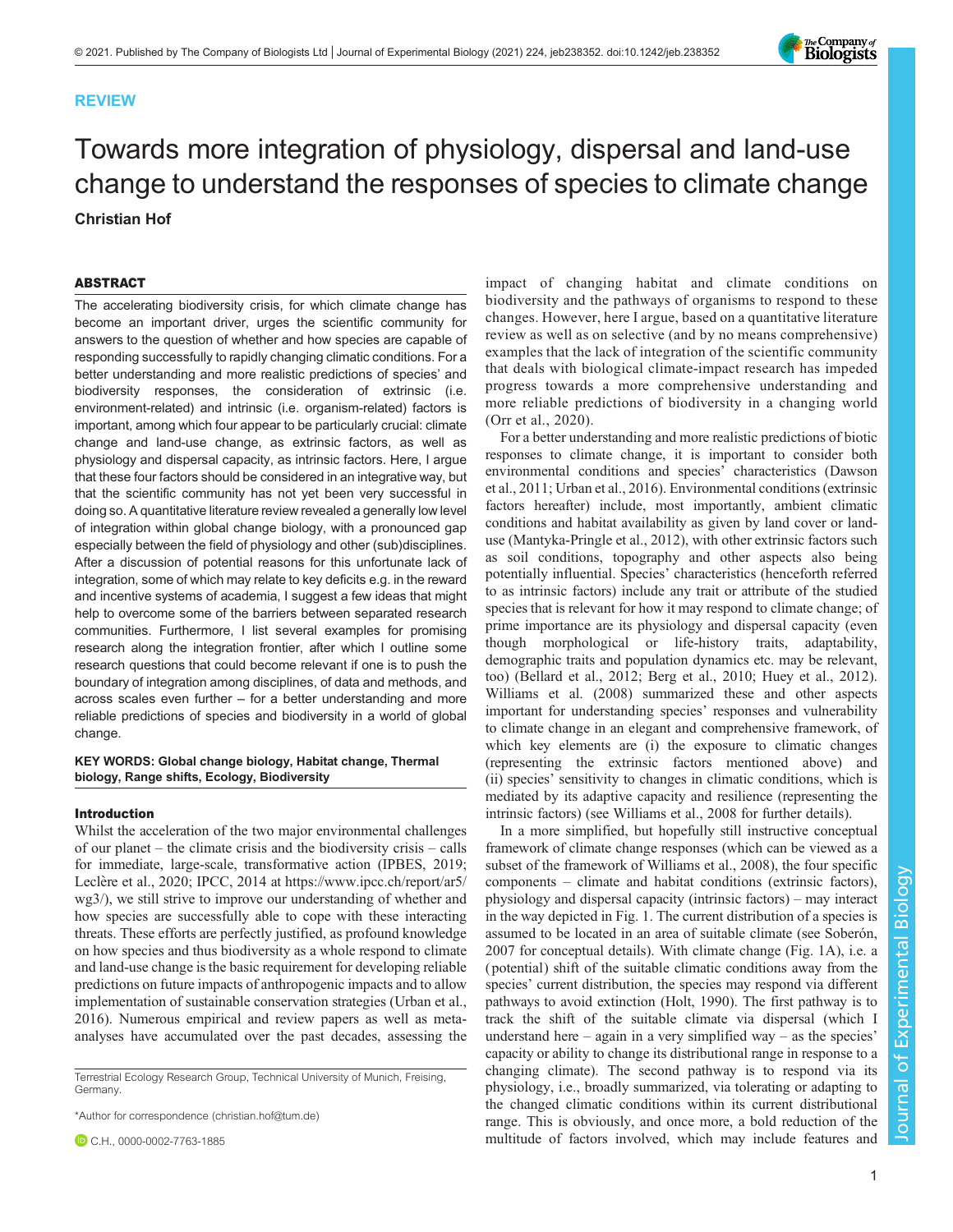<span id="page-1-0"></span>

Fig. 1. Simplified depiction of the pathways of species' responses to changing climatic conditions. Shift in suitable climate under (A) climate change alone and (B) climate and land-use change (where land-use changes reduces the amount of suitable habitat). See Introduction for further explanations.

processes across the whole range of organismic scale levels, from mitochondria and cellular metabolic processes via anatomy or morphology to behavior ([Somero, 2010](#page-12-0)). Furthermore, it is worth noting that the aspect of physiological toleration or adaptation is often looked at from the perspective of evolutionary biology, and the distinction between responses via plasticity ([Seebacher et al.,](#page-12-0) [2015](#page-12-0)) and those via evolutionary adaptive change ([Bradshaw and](#page-10-0) [Holzapfel, 2006\)](#page-10-0) is as crucial as it is challenging [\(Chown et al.,](#page-11-0) [2010](#page-11-0)). For instructive purposes, I avoid delving further into these issues here, notwithstanding the importance to more frequently and profoundly address this evolutionary dimension ([Diamond, 2018](#page-11-0); [Diniz-Filho and Bini, 2019](#page-11-0); [Lavergne et al., 2010\)](#page-12-0). Bringing together these three aspects – climate change, dispersal and physiology – requires conceptual, methodological and scale integration (i.e. integration across spatial and temporal scales as well as scales of biological organization), which is a challenge. However, this triplet still lacks the crucial extrinsic factor of habitat availability as given by data on land cover or land-use and their change.

Without the availability of suitable habitat (understood here *sensu* lato as any habitat-related aspect apart from climatic conditions), species will not be able to persist over time, even if the climate may be suitable. Thus, obviously, anthropogenic land-use change and its consequences of habitat destruction, degradation and fragmentation directly influence species' chances to persist over time and in space [\(Opdam and Wascher, 2004\)](#page-12-0). However, in a climate change context, they also affect species' chances to successfully respond to changing climatic conditions via the pathways outlined above (Fig. 1B; [Hof](#page-11-0) [et al., 2011a;](#page-11-0) [Travis, 2003\)](#page-13-0). For instance, habitat fragmentation affects dispersal via increased distances that need to be covered by organisms from one suitable patch to the next. As another example, land-use change may alter habitats in a way that their (micro)climatic conditions change as well (e.g. changes from forests or wetlands to cropland), resulting in different physiological requirements for species to survive ([Nowakowski et al., 2017](#page-12-0)). In summary, land-use change is a crucial extrinsic factor that needs to be considered if we really are to understand or even project species' responses to climate change ([Hof](#page-11-0) [et al., 2011b, 2018;](#page-11-0) [Mantyka-Pringle et al., 2012](#page-12-0); [Titeux et al., 2016\)](#page-12-0).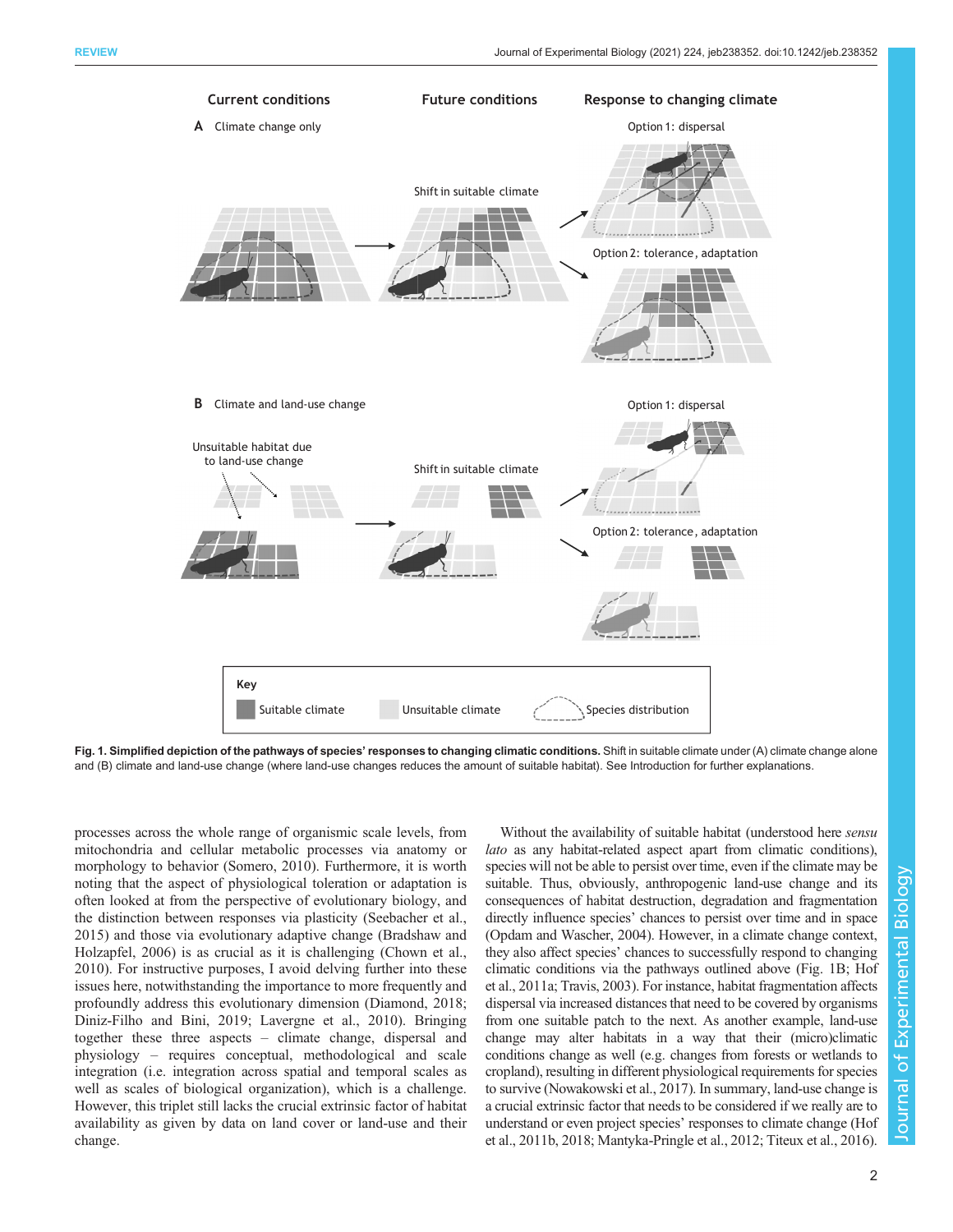<span id="page-2-0"></span>As mentioned already, this concept of two extrinsic and two intrinsic factors is a bold simplification and certainly not one able to comprise the real complexity of the interplay of processes and factors determining species' responses to environmental change (see, again, [Williams et al., 2008](#page-13-0) for a more comprehensive and also more general framework). However, even simplifications may be instructive for illustrating certain objectives. In fact, from the reductionist four-factor framework, the question arises: how often are these components looked at jointly in the enormous body of literature that has piled up over the past decades and that set out to study species or biodiversity responses to climate change?

#### Quantitative literature review

To get a better overview of the literature and to test my expectation of an overall rather low level of integration of the biological climate impact research community, I used the approach of a quantitative literature review. This was inspired by a similar analysis by [Orr et al.](#page-12-0) [\(2020\)](#page-12-0), which more generally assessed the research field of anthropogenic stressors on the environment and revealed a division into the fields of freshwater, marine and terrestrial ecology as well as ecotoxicology.

#### Methods

To assess the level of integration in the climate change response literature, I assessed climate change along with jointly considering land-use change, dispersal and physiology in a quantitative literature review and bibliographic analyses. To do so, I performed an extensive literature search within the Clarivate Web of Science database ([https://apps.webofknowledge.com\)](https://apps.webofknowledge.com) applying different combinations of search terms (Table 1) in order to quantify the number of published studies with different degrees of integration. The terms were combined as title searches ('TI' in the advanced search of the Web of Science core collection) or topic searches ('TS') to vary the level of emphasis on the different factors. A topic search includes the search of the respective term in the publication's title, abstract, keywords given by the author and Web of Science's 'Keywords Plus', which are based on terms that are frequently appearing in the titles of the references cited in the publication (hereafter referred to as keywords). As the overall focus was on research in an explicit climate change context, the climate change search term (see Table 1) was held constant in all searches (either as title or topic search; see Fig. 2 for an overview of the

Table 1. Search terms for the quantitative literature review, applied in different combinations in the advanced search of the Clarivate Web of Science (see Fig. 2)

| Factor                                        | Exact search term                                                                                                                                                                                                                                                                                                                                                                      |
|-----------------------------------------------|----------------------------------------------------------------------------------------------------------------------------------------------------------------------------------------------------------------------------------------------------------------------------------------------------------------------------------------------------------------------------------------|
| Included in all searches                      |                                                                                                                                                                                                                                                                                                                                                                                        |
| Biodiversity, impact/<br>response             | Topic=((impact* OR effect* OR threat* OR<br>influenc* OR respon* OR react* OR driv* OR<br>affect*) AND (species OR *diversity OR<br>distribution* OR richness))                                                                                                                                                                                                                        |
| Climate change                                | Topic or Title=((climat* AND (chang* OR warm*))<br>OR warming OR (temperature* AND (increas*<br>OR ris* OR warm*)))                                                                                                                                                                                                                                                                    |
| Included as various combinations (see Fig. 2) |                                                                                                                                                                                                                                                                                                                                                                                        |
| Land-use                                      | Topic or Title=(landuse* OR land-use* OR<br>landcover* OR land-cover* OR ((habitat* OR<br>landscap*) AND (change* OR loss* OR destruct*<br>OR degrad* OR alter*)) OR fragment* OR<br>deforest*)                                                                                                                                                                                        |
| Physiology                                    | Topic or Title=(physiol* OR therm* OR ((respirat*)<br>OR metaboli*) AND (tolera* OR capacit* OR<br>scope* OR performance* OR limit* OR adapt*<br>OR rate*)) OR "aerobic scope*" OR acclim* OR<br>(physiol* AND phenotypic* AND plastic*) OR<br>((freezing OR heat OR temperature OR cold)<br>AND (tolerance*)) OR ctmax OR ctmin OR<br>'critical temperature*' OR (oxygen AND limit*)) |
| Dispersal                                     | Topic or Title=(dispers* OR coloni?*)                                                                                                                                                                                                                                                                                                                                                  |

search combinations). All searches included a term that helped restricting them to a biotic scope (see Table 1); furthermore, all searches were restricted to the Web of Science research areas Biodiversity Conservation, Biology, Ecology, Entomology, Evolutionary Biology, Marine and Freshwater Biology, Multidisciplinary Sciences, Ornithology, Physiology, Plant Sciences, and Zoology. All literature searches were performed on 5–9 January 2021 and included research papers, review papers, books and book chapters contained in the Web of Science database covering the years 1991–2020. 1991 was picked as the first year because it represents the year when the scientific literature on climate change and its impacts started to increase pronouncedly, with more than 100 papers published. To depict the results of the number of publications, I used the draw.triple.venn function in the VennDiagram package ([https://cran.r-project.org/web/packages/](https://cran.r-project.org/web/packages/VennDiagram/index.html) [VennDiagram/index.html](https://cran.r-project.org/web/packages/VennDiagram/index.html)) in R [\(https://www.r-project.org](https://www.r-project.org)/).



Fig. 2. Results of the quantitative literature review combining the different search terms given in Table 1 in a Clarivate Web of Science search on 5–9 January 2021. Numbers indicate the number of publications returned by the respective search terms where: (A) topic of the paper involves climate change plus combinations of three other topics; (B) title of the paper specifically mentions climate change plus combinations of the three other topics covered in the paper; (C) title of the paper includes climate change and combinations of the other three words.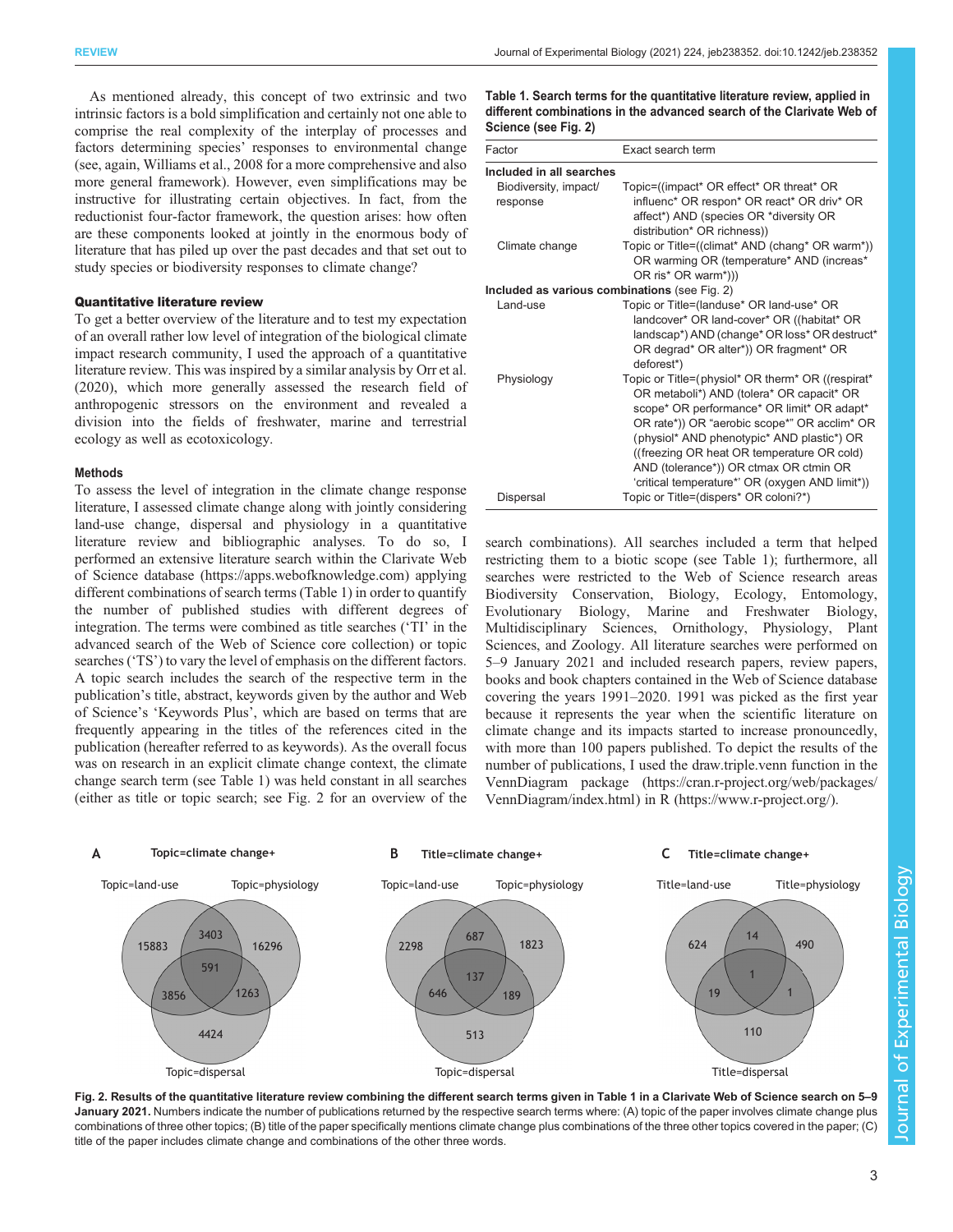To investigate the level of integration as well as the connectivity of research, I assessed the relationships among the studies returned by the literature search using cluster and ordination techniques. To do so, I used the bibliometrix package in R [\(https://cran.r-project.](https://cran.r-project.org/web/packages/bibliometrix/) [org/web/packages/bibliometrix/](https://cran.r-project.org/web/packages/bibliometrix/)) which analyses the bibliographic information of specific sets of publications. As the two core sets for this analysis, I used the publication set for (i) the search term combination TI=climate change AND TS=(land-use OR physiology OR dispersal)  $(n=6212)$  publications; see also [Fig. 2B](#page-2-0) for this combination, the slight differences in the exact numbers are due to searches on different days during the abovementioned search period) and (ii) the search term combination TI=(climate change) AND TS=(land-use AND physiology AND dispersal)  $(n=137)$ publications; depicted in the centre of [Fig. 2A](#page-2-0)). To analyse the structure and relationships in the publications of these two sets, I used the conceptualStructure function in the bibliometrix package. This function applies an ordination technique to create maps of the conceptual structure or clustering dendrograms using the terms extracted from a given set of publications. Publications sharing similar sets of terms will cluster more closely together on the twodimensional map or in the dendrogram. Specifically, multiple correspondence analysis was applied to the keywords of the papers in the abovementioned two publication datasets. For the cluster analysis, the automatic identification of the number of separate clusters was applied.

For the first dataset of 6212 publications (see above), the number of search terms was too large for a sensible depiction and interpretation of the data. For a compromise of consistency between the two dataset and feasibility for depiction and interpretation, I restricted the analyses to the top 90 terms (i.e. keywords). These 90 terms included keywords co-occurring in at least 74 out of the 6212 publications of the first dataset, and keywords with a minimum co-occurrence of three publications in the second dataset of 137 publications.

#### Results

As of the date of the literature search (5 January 2021), 79,157 publications were listed in the Web of Science core collection on the topic of climate change (in a biotic context; see [Table 1](#page-2-0) for the exact search phrase and specifications above regarding the included research areas). About 58% of those deal with at least one of the four extrinsic and intrinsic factors influencing species' climate change responses (45,716 studies having either of the three terms land-use, physiology or dispersal as their topic; [Fig. 2A](#page-2-0)). This number can be split into those that include (1) only one of the factors (36,603 studies), two of the factors (8522 studies) or all three factors (591 studies) in addition to climate change. Thus, the vast majority, i.e. 80%, of the studies that combine climate change with any of the additional factors deal with only one of them, while 19% include two, and just a bit more than 1% include all three factors. Focussing more closely on the different factors, land-use is the dominant topic (52% out of 41,477 studies), followed by physiology (47%) and dispersal (22%) ( percentages add up to more than 100% as studies that contain two or more factors are counted more than once; see [Fig. 2](#page-2-0)A). Although having the second-largest share of all studies combining climate change with any of the additional factors, physiology is the least integrative field: 24% out of all physiologyrelated climate change studies also deal with at least with one other factor, whereas this number is higher for studies on land-use (33%) and particularly high for those on dispersal (56%).

When restricting the search to studies that list climate change in their titles, i.e. that focus on it more explicitly (10,361 studies overall), the number of studies addressing at least one additional factor out of those studies here reaches around 61% (6293 studies), and out of those the relative number including at least two additional factors increases to about 26% [\(Fig. 2](#page-2-0)B). Narrowing down the searches even more to a pure title search, i.e. searching only for publications having climate change as well as one of the other factors in their titles, gives a similar picture: out of a total of 1396 studies setting an emphasis on climate change and at least one more factor, just 35 or 2.5% focus on three or more, with only one study whose title comprises all factors ([Fig. 2](#page-2-0)C, [Table 2](#page-4-0)).

Overall, and not surprisingly, the highest levels of integration are reached between papers on land-use and dispersal. They are followed by those on land-use and physiology, whereas papers addressing physiology and dispersal showed the lowest levels of integration [\(Fig. 2](#page-2-0)).

Applying ordination and cluster analyses to the keywords of the publications datasets depicted (i) in [Fig. 2](#page-2-0)B as a whole and (ii) in its centre underlines this picture of a stronger separation of the physiological climate change research community from the communities that address climate change in concert with land-use or in a dispersal context [\(Figs 3](#page-6-0) and [4\)](#page-8-0). For the 6212 publications contained in the first dataset, a map of the most frequently used keywords (where their proximity indicates co-occurrence in different publications) shows three distinct clusters ([Fig. 3B](#page-6-0)). The first (green) cluster consists of physiology-related keywords such as thermal tolerance, acclimation or phenotypic plasticity, as well as of terms related to evolution, phenology and population biology. The second (red) cluster includes many terms related to spatial ecology, biogeography, and conservation such as species distribution, landuse, dispersal and extinction. A third (blue) cluster contains several keywords from the field of plant ecophysiology and ecosystem ecology (e.g. photosynthesis,  $CO<sub>2</sub>$ , productivity or drought), but a set of rather heterogeneous and general terms such as communities, responses, variability or dynamics.

This clear cluster triplet is also shown by the dendrogram for which the automatic cluster identification of the conceptualStructure function divided the keywords into these three groups ([Fig. 3](#page-6-0)A), with the green cluster (terms on physiology, population and evolutionary biology) being most distinct from the other two clusters. Within the green cluster, the terms specifically related to thermal physiology (physiology, thermal tolerance and acclimation) represent a subcluster which appears to be separate from the terms of the other fields. Within the red cluster (spatial ecology, biogeography, conservation), the factors land-use and dispersal appear relatively close together.

It may be worth noting again that the keyword map and the cluster dendrogram are based on co-occurrences of keywords in 6212 publications with a common focus on climate change, but with different levels of joint consideration of the other factors land-use, physiology and dispersal. What becomes apparent is a complex relationship structure, but also, especially when focussing on the first axes of [Fig. 3B](#page-6-0), a relatively clear gradient from the factor of physiology (be it animal- or plant-focused) at the one end and the factors dispersal and land-use towards the other end.

This depiction of the (sub)divisions of (sub)disciplines of a large, heterogeneous publication dataset whose only unifying theme is the focus on climate change [\(Fig. 4\)](#page-8-0) can be compared with a supposedly highly integrative set of publications as it is shown in the centre of [Fig. 2B](#page-2-0). The latter combines climate change in the title and all three additional focus factors in the topic fields, which unsurprisingly leads to a conceptual map and a dendrogram of the publication keywords that show a much less pronounced division among the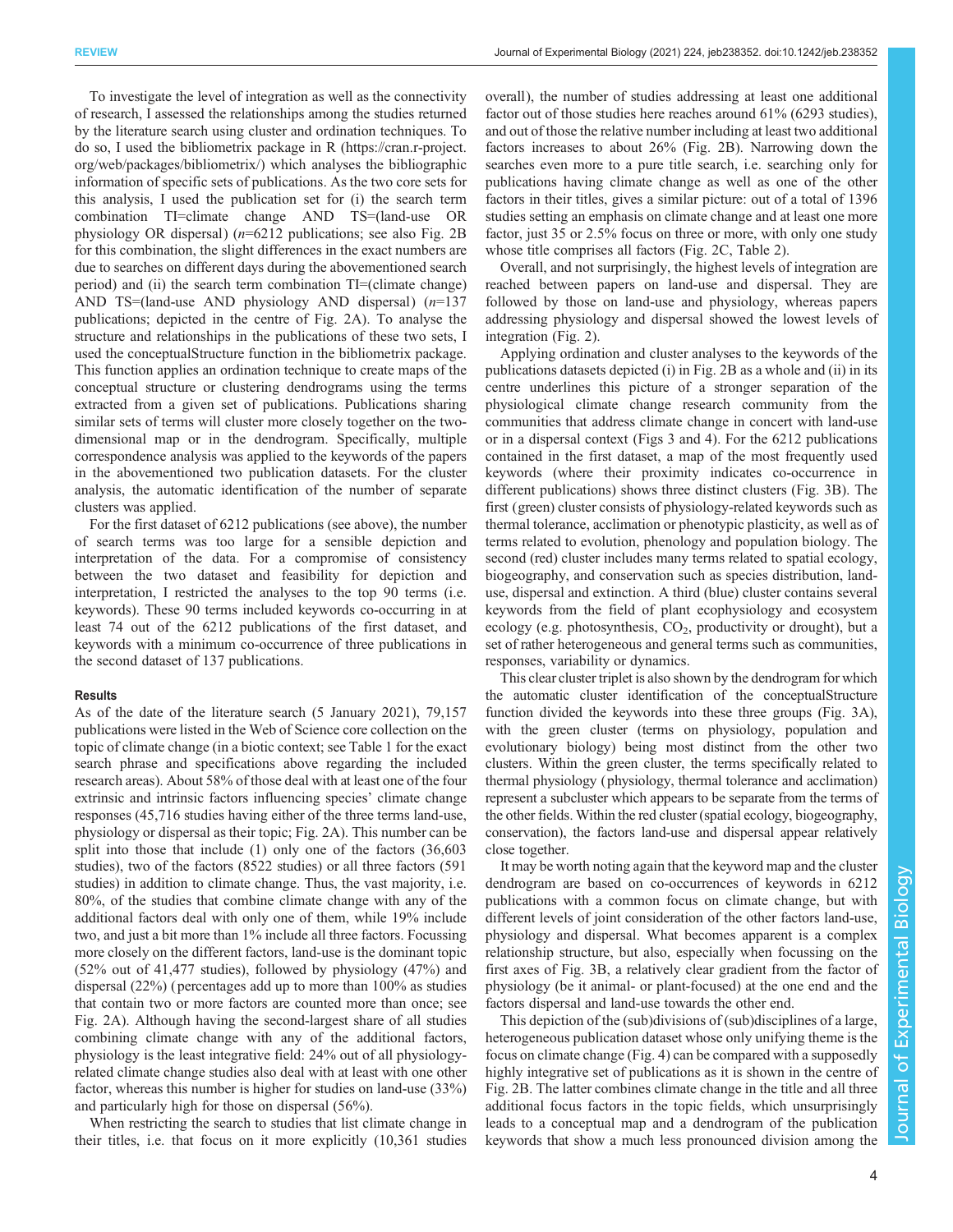<span id="page-4-0"></span>

| Table 2. List of some of the most integrative publications indicated numerically in the overlapping areas of Fig. 2C and the respective title-based literature |  |  |
|----------------------------------------------------------------------------------------------------------------------------------------------------------------|--|--|
| search                                                                                                                                                         |  |  |

|                                     |                                                                                                                                                                                                                  |                      | Factors explicitly considered in<br>addition to climate change |                    |  |
|-------------------------------------|------------------------------------------------------------------------------------------------------------------------------------------------------------------------------------------------------------------|----------------------|----------------------------------------------------------------|--------------------|--|
| Reference                           | Article title                                                                                                                                                                                                    | Physiology Dispersal |                                                                | Land-use<br>change |  |
| Sánchez-Fernández<br>et al., 2016   | Thermal niche estimators and the capability of poor dispersal species to cope with climate change                                                                                                                | ✓                    | ✓                                                              |                    |  |
| Nakano et al., 1996                 | Potential fragmentation and loss of thermal habitats for charrs in the Japanese archipelago due to<br>climatic warming                                                                                           | ✓                    |                                                                |                    |  |
| Isaak et al., 2010                  | Effects of climate change and wildfire on stream temperatures and salmonid thermal habitat in a<br>mountain river network                                                                                        | ✓                    |                                                                |                    |  |
| Abdul-Aziz et al., 2011             | Potential climate change impacts on thermal habitats of Pacific salmon (Oncorhynchus spp.) in the<br>North Pacific Ocean and adjacent seas                                                                       | ✓                    |                                                                |                    |  |
| Sears et al., 2011                  | The world is not flat: Defining relevant thermal landscapes in the context of climate change                                                                                                                     | ✓                    |                                                                |                    |  |
| Cline et al., 2013                  | Climate change expands the spatial extent and duration of preferred thermal habitat for Lake Superior<br>fishes                                                                                                  | ✓                    |                                                                |                    |  |
| Shackell et al., 2014               | Thermal habitat index of many northwest Atlantic temperate species stays neutral under warming<br>projected for 2030 but changes radically by 2060                                                               |                      |                                                                |                    |  |
| Cascella et al., 2015               | Diversification, evolution and sub-functionalization of 70 kDa heat-shock proteins in two sister species<br>of Antarctic krill: Differences in thermal habitats, responses and implications under climate change | ✓                    |                                                                |                    |  |
| Snyder et al., 2015                 | Accounting for groundwater in stream fish thermal habitat responses to climate change                                                                                                                            | ✓                    |                                                                |                    |  |
| Nowakowski et al., 2017             | Tropical amphibians in shifting thermal landscapes under land-use and climate change                                                                                                                             | ✓                    |                                                                |                    |  |
| Principe et al., 2018               | Differential effects of water loss and temperature increase on the physiology of fiddler crabs from<br>distinct habitats                                                                                         | ✓                    |                                                                |                    |  |
| Sedighkia et al., 2019              | Modelling of thermal habitat loss of brown trout (Salmo trutta) due to the impact of climate warming                                                                                                             | ✓                    |                                                                |                    |  |
| Núñez-Riboni et al.,<br>2019        | Spatially resolved past and projected changes of the suitable thermal habitat of North Sea cod (Gadus<br>morhua) under climate change                                                                            | ✓                    |                                                                |                    |  |
| González-del-Pliego<br>et al., 2020 | Thermal tolerance and the importance of microhabitats for Andean frogs in the context of land use and<br>climate change                                                                                          | ✓                    |                                                                |                    |  |
| Wagner et al., 2020                 | Climate change drives habitat contraction of a nocturnal arboreal marsupial at its physiological limits                                                                                                          | ✓                    |                                                                |                    |  |
| Iverson et al., 2004                | Potential colonization of newly available tree-species habitat under climate change: an analysis for five<br>eastern US species                                                                                  |                      | ✓                                                              |                    |  |
| Pearson and Dawson,<br>2005         | Long-distance plant dispersal and habitat fragmentation: identifying conservation targets for spatial<br>landscape planning under climate change                                                                 |                      |                                                                |                    |  |
| Crossman et al., 2011               | An invasive plant and climate change threat index for weed risk management: Integrating habitat<br>distribution pattern and dispersal process                                                                    |                      |                                                                |                    |  |
| Iverson et al., 2011                | Lessons learned while integrating habitat, dispersal, disturbance, and life-history traits into species<br>habitat models under climate change                                                                   |                      | ✓                                                              |                    |  |
| Hof et al., 2012                    | Habitat stability affects dispersal and the ability to track climate change                                                                                                                                      |                      |                                                                |                    |  |
|                                     | Feeley and Rehm, 2012 Amazon's vulnerability to climate change heightened by deforestation and man-made dispersal<br>barriers                                                                                    |                      |                                                                |                    |  |
| Horak et al., 2013                  | Changing roles of propagule, climate, and land use during extralimital colonization of a rose chafer<br>beetle                                                                                                   |                      |                                                                |                    |  |
| Imbach et al., 2013                 | Climate change and plant dispersal along corridors in fragmented landscapes of Mesoamerica                                                                                                                       |                      | ✓                                                              |                    |  |
| Coristine et al., 2016              | Dispersal limitation, climate change, and practical tools for butterfly conservation in intensively used<br>landscapes                                                                                           |                      |                                                                |                    |  |
| Prasad et al., 2016                 | A multistage decision support framework to guide tree species management under climate change via<br>habitat suitability and colonization models, and a knowledge-based scoring system                           |                      |                                                                |                    |  |
| Ellis-Soto et al., 2017             | Plant species dispersed by Galapagos tortoises surf the wave of habitat suitability under anthropogenic<br>climate change                                                                                        |                      | ✓                                                              |                    |  |
| Ofori et al., 2017                  | Combining dispersal, landscape connectivity and habitat suitability to assess climate-induced changes<br>in the distribution of Cunningham's skink, Egernia cunninghami                                          |                      |                                                                |                    |  |
| Radinger et al., 2017               | The future distribution of river fish: the complex interplay of climate and land use changes, species<br>dispersal and movement barriers                                                                         |                      |                                                                |                    |  |
|                                     | Yalcin and Leroux, 2018 An empirical test of the relative and combined effects of land-cover and climate change on local<br>colonization and extinction                                                          |                      |                                                                |                    |  |
| Arevall et al., 2018                | Conditions for successful range shifts under climate change: The role of species dispersal and<br>landscape configuration                                                                                        |                      |                                                                |                    |  |
| Della Rocca and<br>Milanesi, 2020   | Combining climate, land use change and dispersal to predict the distribution of endangered species<br>with limited vagility                                                                                      |                      |                                                                |                    |  |
| Methorst et al., 2017               | A framework integrating physiology, dispersal and land-use to project species ranges under climate<br>change                                                                                                     | ✓                    |                                                                |                    |  |

To be listed here, at least two of the three factors 'physiology', 'dispersal' and 'land-use change' had to be mentioned in the title, in addition to climate change (see [Table 1](#page-2-0) for the exact search phrases).

main term clusters (with the exception of very few rather specific terms). In fact, the automatic cluster definition option grouped the three factors physiology, dispersal and land-use into one large cluster. Thus, from an analytical perspective, this publication

dataset appears to do indeed a good job integrating the different factors. However, an optical inspection of the subcluster structure reveals some interesting patterns [\(Fig. 4A](#page-8-0)). For instance, the factor of land-use appears relatively far from the factor of dispersal, in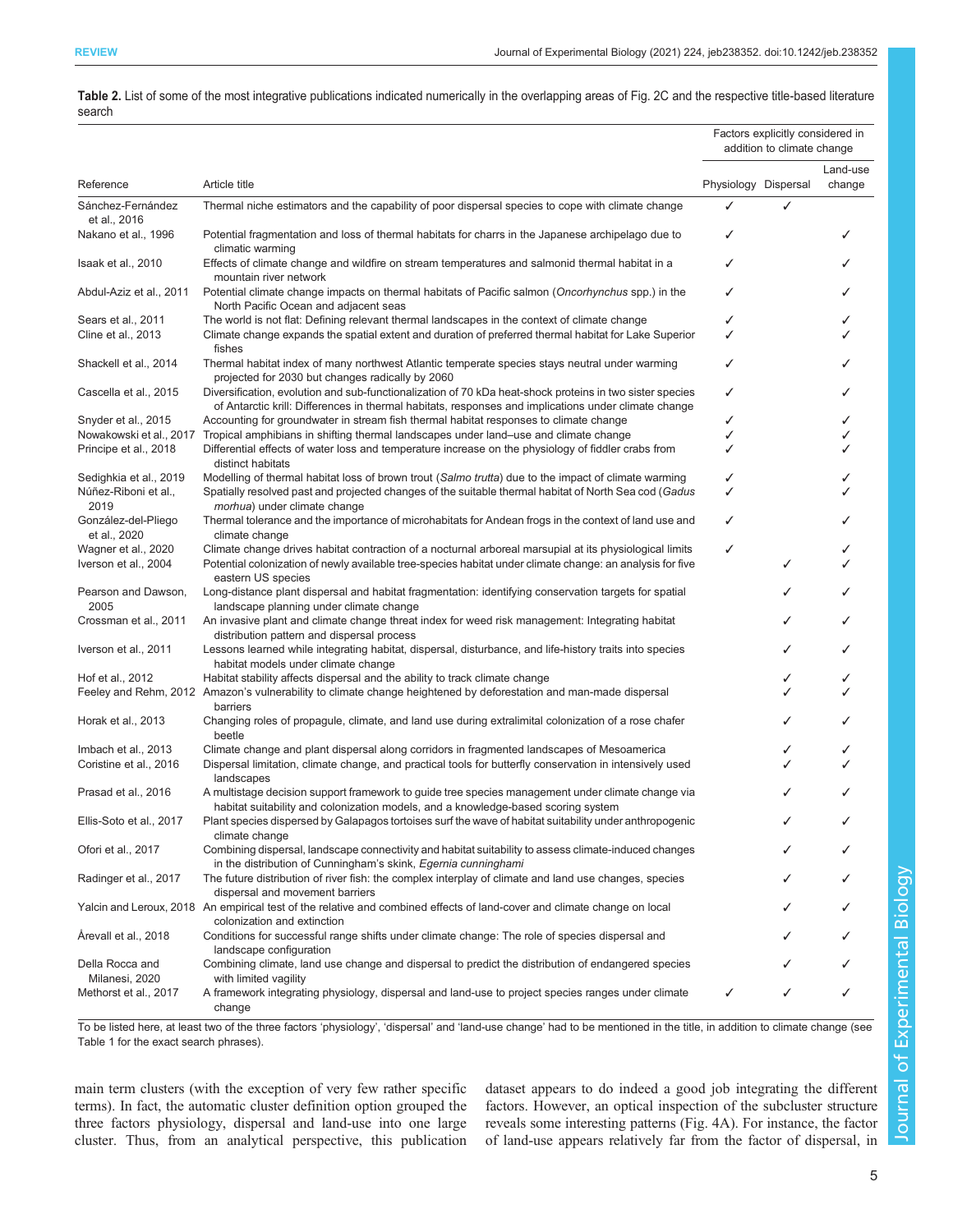

Fig. 3. See next page for legend.

Journal of Experimental Biology

Journal of Experimental Biology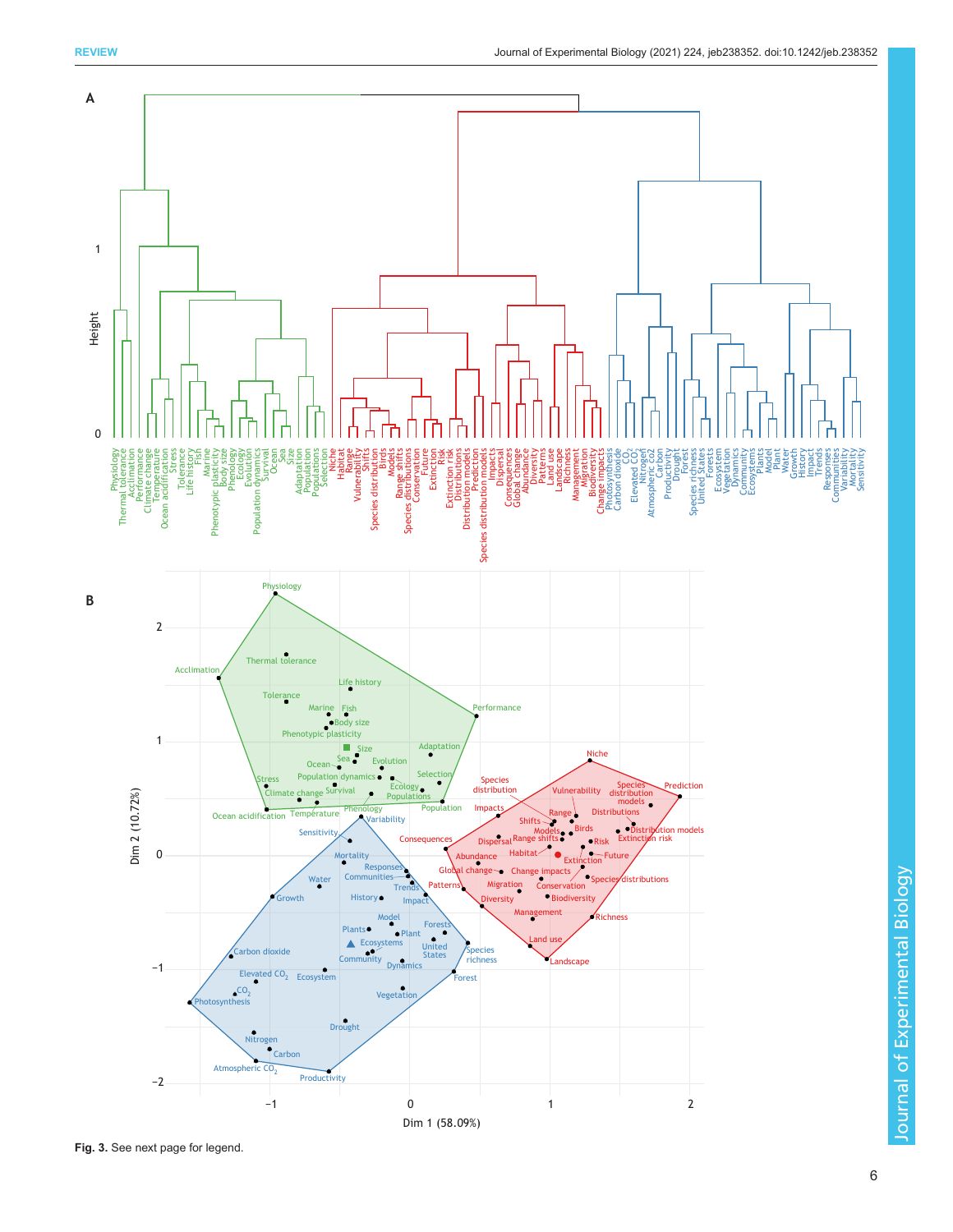<span id="page-6-0"></span>Fig. 3. Conceptual structure of the keywords (Web of Science 'Keywords Plus') of the publication dataset returned by the literature search with the search term combination depicted in [Fig. 2B](#page-2-0), containing 6212

publications. (A) Dendrogram shows the results of a cluster analyses of the 90 most frequently co-occurring keywords, with keywords co-occurring in larger numbers of publications showing closer proximity. (B) A conceptual map depicting this co-occurrence-based proximity of the same keywords in twodimensional ordination space as given by a multiple correspondence analysis. The three separate keyword groups in A and B are based on an automatic cluster selection. See text for further details.

contrast to several physiological terms. However, a gradient from more specific keywords related to thermal physiology via population dynamics towards biogeography and conservation can be inferred from the red subcluster in [Fig. 4B](#page-8-0). Interestingly, the field of plant ecophysiology has disappeared from this more integrative publication dataset. Even though the topic has not been an explicit focus of this analyses, the observation that apparently no studies from this important field of ecological climate-impact research have been published in relation to any of this paper's focus factors underlines its somewhat unfortunate separation.

#### Reasons for the lack of integration

From the quantitative literature review, two major observations are emerging. First, relatively low proportions of the studies published on species responses to climate change try to integrate more than one additional extrinsic or intrinsic factor relevant for a better understanding of biotic responses to environmental changes. The only exception to this pattern is the factor of dispersal, which showed relatively high levels of integration with the factor of landuse. Second, while many publications including at least one of the investigated key factors have a physiological focus, the research field of physiology appears to be more separated from the other studies than those dealing with dispersal and land-use change.

There are several reasons why higher levels of integration across subdisciplines are not observed (see e.g. [Leitão et al., 2019](#page-12-0) for examples and references). For instance, cutting-edge research keeping up to date with the state of the art of a specific field requires, obviously, the development of in-depth expertise, which profits from a high degree of disciplinary focus. Furthermore, even though higher education curricula – at least of European universities – are changing and integrative graduate schools and inter-disciplinary study programs of PhD centres are growing, disciplinary training is still widespread. This may be, in turn, partly driven by the trend of mono-disciplinary studies having a higher chance for being published, also because the largest part of the 'classic' publication market is still organized disciplinarily – with a growing number of exceptions, however, such as the glamorous and/or prestigious multi-disciplinary journals or outlets from the open-access publication world such as PeerJ, PLoS ONE and the like. As a third point, the majority of the well-known and prestigious scientific conferences are still organized along very disciplinary lines. And even within large and by definition rather integrative academic organisations such as ( just to name the three largest ecological societies) the Ecological Society of America (ESA), the British Ecological Society (BES) or the Ecological Society of Germany, Austria and Switzerland (GfÖ), the disciplinary imprint still dominates, as mirrored for example, by their conference programs or their line-up of specialist groups. Finally, the larger funding organisations still tend to set emphasis on supporting disciplinary proposals for which one of the reasons is, again, the rather disciplinary structure of decision panels [\(Bromham et al.,](#page-11-0) [2016](#page-11-0)). And even large-scale projects with overarching goals that

strive to tackle current research challenges from a multi-disciplinary or multi-approach perspective often fail to live up to their ambitions, owing to their often predominantly disciplinary internal structures and hierarchies and missing incentives for cross-disciplinary exchange even within the same institution.

These five observations which largely relate to the organisation of the scientific system and namely its training, publication, conference and funding sub-systems are, of course, just examples for potential drivers of the rather low levels of integration among scientific (sub)disciplines in general. Several of them inherently relate to a scientific reward system that appears to encourage lowrisk, (mono)disciplinary focus along established research tracks, such as in funding initiatives or academic career pathways. Consequently, such a system tends to discourage crossdisciplinary, ambitious, and thus risky, avenues, which may, however, be more promising to successfully tackle the most exciting, but also most challenging scientific questions. Fortunately, the number of exceptions to these rather bold and certainly to some degree subjective observations is growing, and more and more examples for cross-disciplinary training and research initiatives accumulate. Nevertheless, the demand for answers to some of the most important research questions related to the great planetary challenges appears to grow faster than the increase in integrative studies that may deliver contributions to these answers. Below, I mention some promising examples for systemic improvements.

Advancement via cross-disciplinary integration and collaboration is particularly important in biological climate-impact research, due to the interacting factors and processes influencing species responses to changes in ambient climatic conditions [\(Berg et al.,](#page-10-0) [2010;](#page-10-0) [Brook et al., 2008](#page-11-0)). Therefore, especially the apparent separation of the field of physiology from the other fields is unfortunate because physiological traits and processes are the key to understand the survival of organisms and thereby populations, species and communities under varying climatic conditions ([Chown](#page-11-0) [and Gaston, 2008](#page-11-0); [Evans et al., 2015;](#page-11-0) [Khaliq et al., 2014; Pörtner](#page-12-0) [and Farrell, 2008\)](#page-12-0).

There may be various reasons for the gap between physiological research and research focussing on dispersal and on land-use change (Fig. 3A,B). One of the main factors probably relates to the differences in methodological approaches and, consequently, in spatial scope. The field of thermal physiology is, naturally, a predominantly experimental one, with a focus on sophisticated lab work, especially when studying the physiological mechanisms of organismic responses to varying ambient climates. Owing to the field's requirements for resources and time in order to generate indepth knowledge on the thermal characteristics of organisms, there is an inherent limitation to the possibilities of covering larger spatial, temporal and taxonomic scales (for a related discussion on potential trade-offs between data quality and inclusiveness, see [McKechnie](#page-12-0) [and Wolf, 2004](#page-12-0); [McNab, 2009](#page-12-0)). This tendency is further pronounced if, as often the case, the focus is set on the cellular, biochemical and genetic mechanisms that determine physiological pathways or characteristics of organisms. Only few studies try to establish connections from the molecules, cells or genes via the organismic level to its spatial and environmental context (e.g. [Dahlke et al., 2020](#page-11-0); [Pörtner, 2001](#page-12-0); [Pörtner, 2002](#page-12-0); [Somero, 2010\)](#page-12-0).

By contrast, research on dispersal or land-use change is spatial by definition. Furthermore, land-use change impacts on the configuration of habitats most prominently influence dispersal pathways and processes ([Thomas, 2000\)](#page-12-0); thus, a rather high level of integration between these two factors is rather unsurprising. While there is, overall, a gap between physiology and the other fields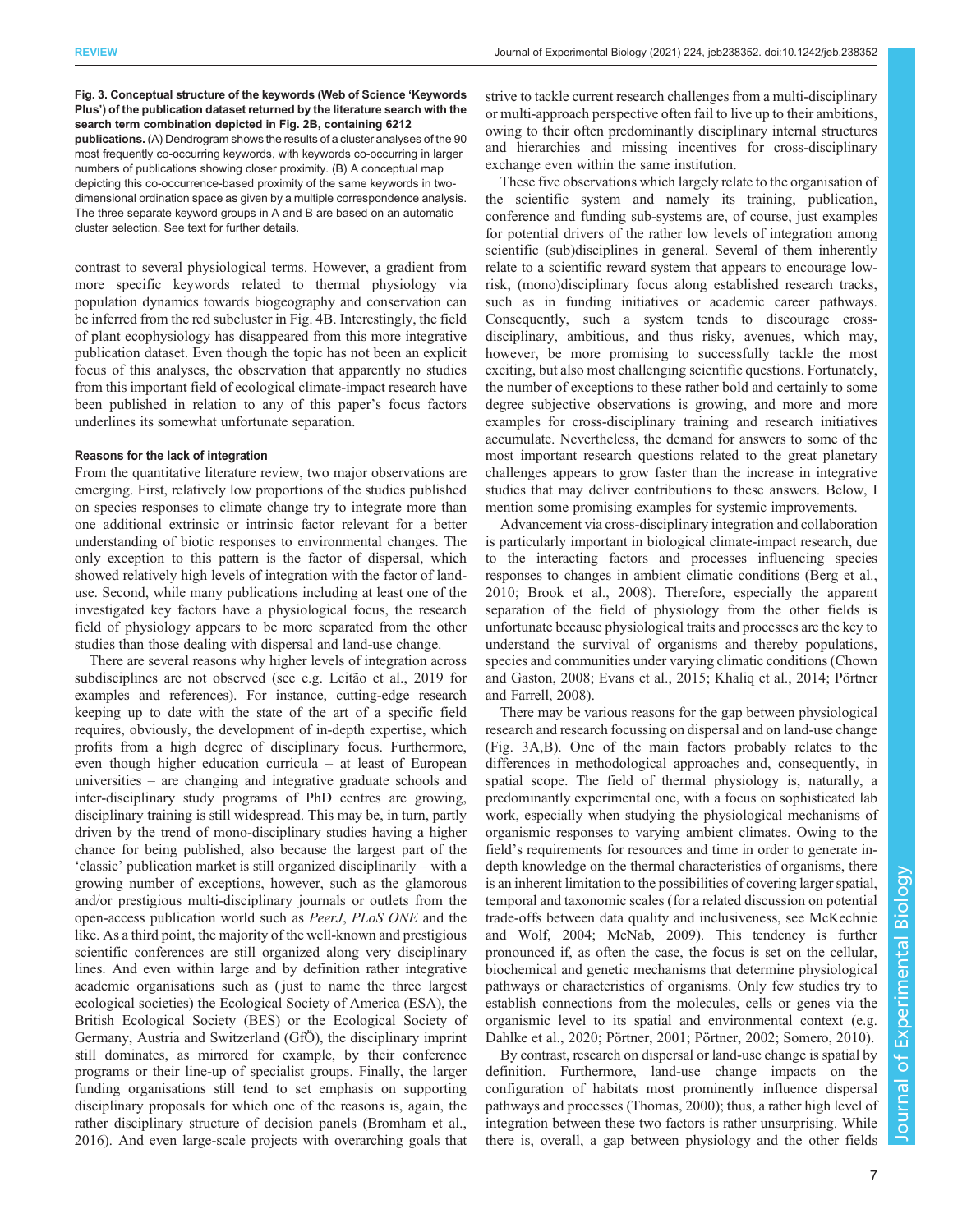

Journal of Experimental Biology

Journal of Experimental Biology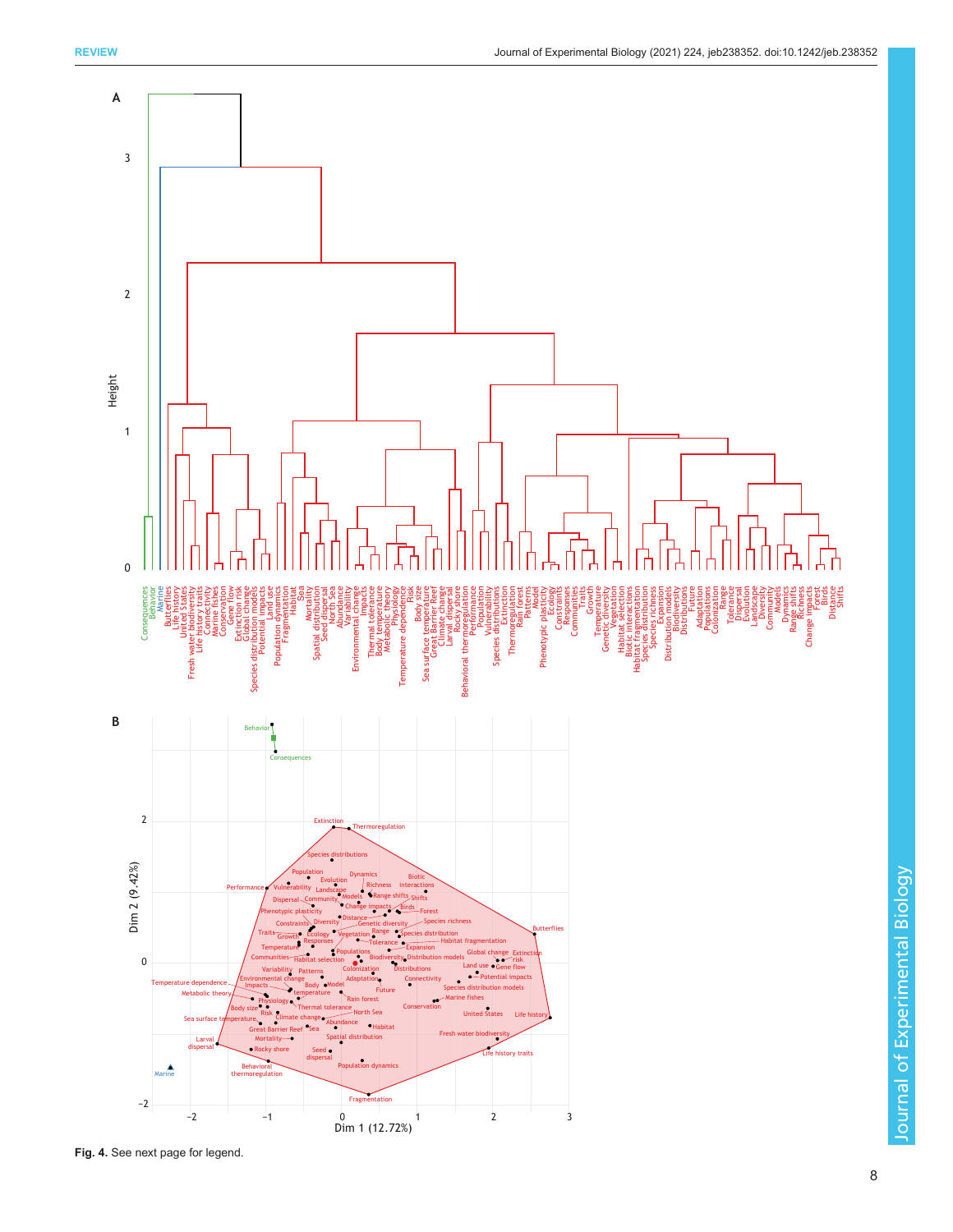<span id="page-8-0"></span>Fig. 4. Conceptual structure of the keywords (Web of Science 'Keywords Plus') of the publication dataset returned by the literature search with the search term combination depicted in the three-way-overlap area in the centre of [Fig. 2B](#page-2-0), containing 137 publications. (A) Dendrogram shows the results of a cluster analysis of the 90 most frequently co-occurring keywords, with keywords co-occurring in larger numbers of publications showing closer proximity. (B) A conceptual map depicting this co-occurrence-based proximity of the same keywords in two-dimensional ordination space as given by a multiple correspondence analysis. The three separate keyword groups in A and B are based on an automatic cluster selection. See text for further details.

[\(Fig. 3](#page-6-0)A,B), the field of thermal physiology has stronger links to research on land-use and habitat change than to the intrinsic factor of dispersal, as indicated by the bibliometric analysis ([Fig. 2](#page-2-0) and [Fig. 3](#page-6-0)A,B). Even though the integration of physiology with land-use and habitat change is challenging, as methods and study systems appear to be very far apart, the small but growing number of studies combining these two fields is promising, as a better understanding not only of the 'if', but also of the 'how' of species' survival under land-use change is urgently needed, especially in the context of climate change ([Cooke et al., 2013](#page-11-0)). Indeed, the journal Conservation Physiology thus stands out as a pioneer here, promoting work at an interface which is timely and important to study if one is to understand the multiple interacting drivers of global change that species are confronted with. The particularly low level of integration between physiology and dispersal is somewhat surprising, because for studies that focus on the organism's perspective – on species' intrinsic characteristics relevant for responses to a changing climate or, following the framework of [Williams et al. \(2008\)](#page-13-0), on the organism's sensitivity and adaptive capacity – physiological and dispersal capacities should be among the most relevant factors [\(Berg et al., 2010](#page-10-0)). However, the extent to which there are trade-offs among them or whether they are interrelated is an interesting, but rarely addressed question (see below).

#### The way forward: towards more and better integration

To avoid any misunderstanding: this paper's aim is by no means to criticize specific, in-depth studies on whatever aspect related to climate or land-use change, dispersal or physiology. Such work is still needed in order to improve our understanding of patterns, processes and mechanisms for specific species or across taxa, and across scales of space and time. What I intend to make the case for here is, in addition to these valuable contributions, a broadening of research horizons that better acknowledge the interplay of different intrinsic and extrinsic factors. Broadening the horizon in this way may in turn even further improve our knowledge base to understand species responses to climate change, also by identifying knowledge gaps which to fill more specialized projects are needed for. Tackling this challenge requires the active search for opportunities to integrate data and approaches across disciplines and scales. Here, I first outline how some of the systemic obstacles mentioned further above can be overcome. Second, based on some of the most integrative papers returned by the quantitative literature review ([Table 2](#page-4-0)) and on several other publications and lines of previous work I will give examples for promising ways of how previous work has successfully integrated different aspects related to the four intrinsic and extrinsic factors that are the focus of this paper. Third, and finally, I list a few research questions as a perspective for future scientific endeavours that may contribute to pursuing a more integrative agenda in global change biology.

#### Overcoming systemic obstacles to integration

Successful integration across (sub)disciplines requires constructive exchange and collaboration. While integrative studies sometimes appear to lack scientific rigor [\(Boyles et al., 2019](#page-10-0)) and to misunderstand fundamental concepts, valid criticism towards such studies can by joined by arguments partly fuelled by a failure of communication or of acknowledging the validity of approaches of other fields (see discussion in [Hof et al., 2017a,b](#page-11-0); [McKechnie et al.,](#page-12-0) [2017; Mitchell et al., 2018](#page-12-0); [Wolf et al., 2017](#page-13-0), debating data and results of [Buckley et al., 2018; Fristoe et al., 2015;](#page-11-0) [Khaliq et al., 2014](#page-12-0), [2015\)](#page-12-0). To achieve more and especially better integration, we need critical, but at the same time constructive and encouraging feedback and scientific exchange, as well as a general openness for concepts, approaches and standards common in other research areas [\(Campbell, 2005](#page-11-0)).

While disciplinary education and training remains crucial to gain the expertise and skills required for cutting-edge research, it is also vital to re-shape study programs and training curricula in ways that keep researchers' minds open for unconventional pathways and approaches that may differ from their own pet systems and method portfolios. Obviously, on the one hand setting too much and too early emphasis on inter-, multi- or even transdisciplinarity bears a certain risk of producing scientists that know bits of everything, but lack the scientific profoundness and rigor needed to advance science in general. On the other hand, getting researchers of late career stages excited enough to leave their comfort zones and community bubbles in order to engage in communication and collaboration with colleagues from rather distant scientific communities may present a challenge as well. Thus, balancing these trade-offs and difficulties requires careful thought and a diverse set of strategies, for which the general promotion of scientific and epistemic openness may be an underlying thread.

With their publishing policies and strategies, journals have a responsibility for encouraging or discouraging integrative studies. Many journals – those that are multi-disciplinary by definition as well as those that still have a more specific focus – have started acknowledging the value of integrative papers (as documented in the broad range of publication outlets that have published the most integrative studies found in the quantitative literature review; data not shown). This development should be further encouraged if more and better integration is to be achieved.

Because of the accelerating progress of each research field, it is barely possible for an individual researcher to pursue the integration of very different approaches from various fields. Therefore, collaboration is the key pathway to bring together data, methods and expertise from different disciplines. More and deeper collaboration requires exchange and communication, which may be fostered by more cross-disciplinary exchange formats; these may range from incentives or funding opportunities for small-scale collaboration networks (consisting of a few collaborators) within and between universities and research institutions via funding programs for workshops and working groups (such as the sDiv program of the German Centre for Integrative Biodiversity Research) to interdisciplinary symposia and conference formats such as the Species On the Move Conference Series ([http://www.](http://www.speciesonthemove.com/) [speciesonthemove.com/](http://www.speciesonthemove.com/)) or the Gordon Research Conferences [\(https://www.grc.org/unifying-ecology-across-scales-conference/\)](https://www.grc.org/unifying-ecology-across-scales-conference/).

Not least, reward and funding systems need to break out of some of their established pathways and habits, and should acknowledge the value of novel, cross-disciplinary studies that integrate knowledge and ideas from various fields. Here, changing the system's implicit mechanisms on how research and their protagonists are acknowledged and rewarded requires longer time lines than incentivizing integrative initiatives via financial resources (e.g. in funding programs), staff management or career pathways. However, the funding agencies must also rethink their internal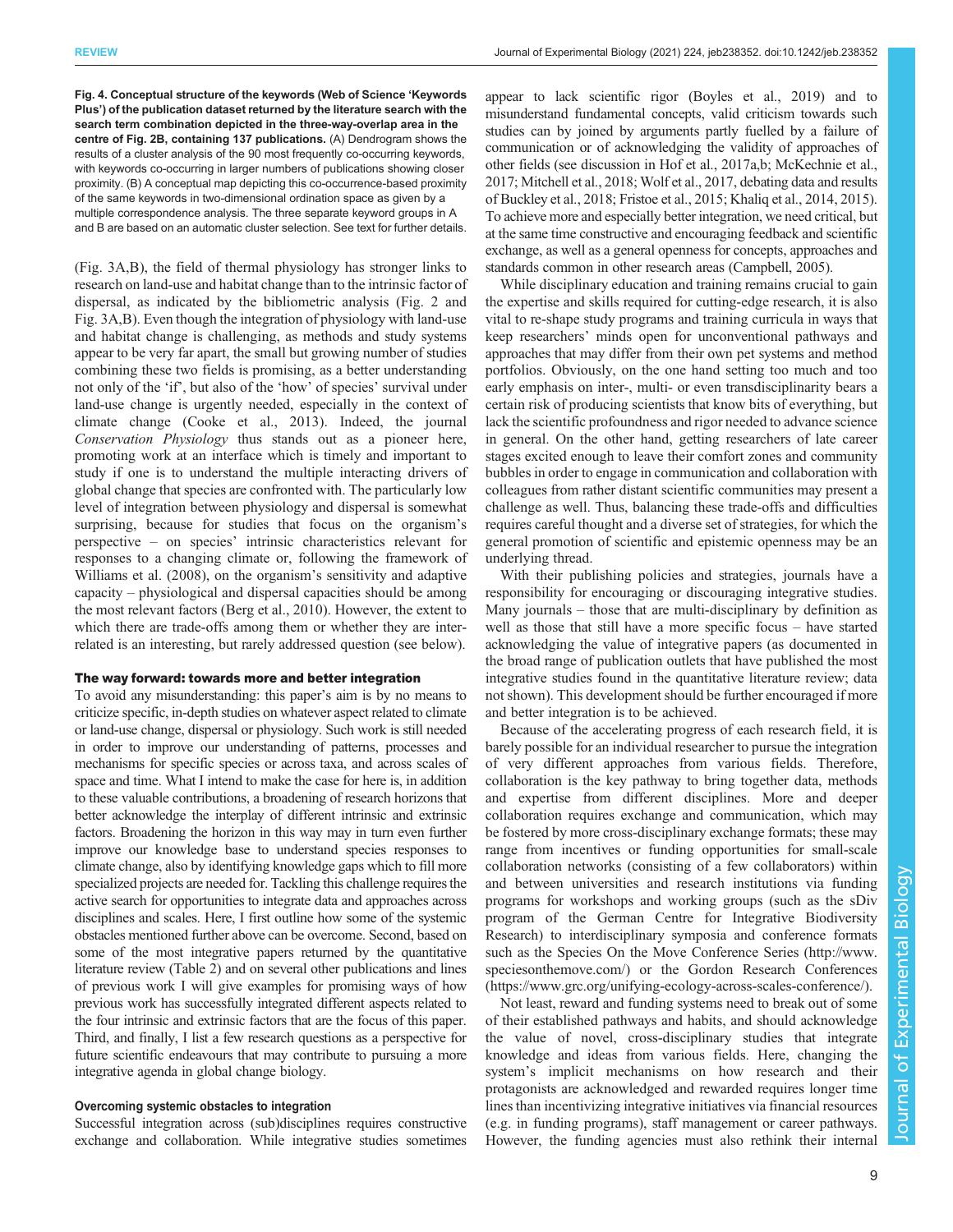structures, which are all too often organized in a disciplinary way, in order to sustainably support more interdisciplinary projects [\(Bromham et al., 2016;](#page-11-0) [Leitão et al., 2019](#page-12-0)).

#### Promising examples for more integration in biological climate impact research

My quantitative literature review highlights the need for more studies that integrate more than two of the environment- and organism-related factors which are crucial to assess biotic responses to climate change. However, this Review also reveals examples (including conceptual, empirical and review articles) for promising work that brings together different types of concepts, data and methods covering three or more of the relevant factors (see [Table 2](#page-4-0) for the most integrative results, also depicted by the overlapping areas in [Fig. 2C](#page-2-0)). Based on these examples, as well as the results of additional selective scans of the literature, several promising lines of research are emerging.

The importance of jointly assessing the intrinsic factors physiology (often looked at from a thermal tolerance perspective) and dispersal has been emphasized especially by studies focussing on aquatic systems. Among them, water beetles have served as a rewarding study system ([Arribas et al., 2012](#page-10-0); [Calosi et al., 2010\)](#page-11-0). For instance, recent work on troglobitic (cave-dwelling) beetles showed that thermal tolerances that were experimentally measured were larger than those estimated by correlative species distribution models, suggesting that just using the latter would underestimate the capability of these rather poorly dispersing species to cope with temperature increases ([Sánchez-Fernández et al., 2016\)](#page-12-0).

Even though the bibliometric analyses [\(Fig. 3](#page-6-0)) suggests that linking species' thermal physiology with the effects of land-use change in a climate change context presents a challenge, efforts that try to pursue this avenue are probably one of the most important and promising emerging fields in global change ecology. An increasing number of studies have shown that integration is possible for these usually disparate fields ([Table 2](#page-4-0)), namely via the concept of 'thermal landscapes', which stresses that the fine-scale variation of thermal conditions provides opportunities for behavioural thermoregulation of many species, even under global warming [\(González-del-Pliego et al., 2020;](#page-11-0) [Sears et al., 2011](#page-12-0)). However, that climate change in combination with land-use-driven habitat change may render potentially suitable thermal landscapes unsuitable [\(Fig. 1](#page-1-0)) has also been shown frequently. [Nowakowski et al. \(2017\)](#page-12-0) measured critical thermal maxima of various frog species as well as the variation of microclimates of different land-cover types at the landscape scale to quantify the amount of thermally suitable habitat. Using future land-use change simulations and climate change projections, as well as biophysical modelling (see below), they projected changes in suitable habitat for the different land-cover types. Their results suggested that climate-change-driven future decreases in thermally suitable habitat may be larger than the sole impacts of habitat loss; based on this, they concluded that conservation strategies should take into account such changing thermal landscapes, especially for ectotherm species ([Nowakowski](#page-12-0) [et al., 2017\)](#page-12-0). Involving several case studies and a meta-analysis, another study [\(Nowakowski et al., 2018a](#page-12-0)) emphasized the need to consider species' thermal biology when investigating community changes, namely because habitat modification leads to alterations in microclimatic conditions (see also [Nowakowski et al., 2018b,](#page-12-0) for a review).

During the past decade or so, the field of biophysical or mechanistic niche modelling has especially experienced a tremendous development towards ever more sophisticated models [\(Briscoe et al., 2016;](#page-10-0) [Buckley et al., 2010](#page-11-0); [Kearney and Porter,](#page-12-0) [2009; Kearney et al., 2014b](#page-12-0); [Mathewson et al., 2016](#page-12-0)). These models 'characterise the fundamental niche of an organism by determining thermodynamic constraints on its heat, water and nutritional budget, and the consequences of this for growth, development and reproduction. They can thus quantify constraints on survival, activity and, ultimately, the vital rates that determine population growth, given a sequence of environmental conditions and the key morphological, physiological and behavioural functional traits' [\(Kearney and Porter, 2020](#page-12-0), p.85). Together with a better availability of climatic datasets at high spatio-temporal resolution (e.g. [Karger](#page-11-0) [et al., 2017](#page-11-0); [Kearney et al., 2014a](#page-12-0); see also [Wüest et al., 2019](#page-13-0)), they become usable for a broad range of scientists from different fields and may partly help in overcoming the experimental limitations inherent to the field of thermal physiology (see above). Applying this kind of model to an ever-more growing number of organisms, regions and ecosystems across spatial and temporal scales, also in combinations with novel datasets from different disciplines, will be crucial to enhance the integration I am arguing for in this paper.

In contrast to most of the other factor combinations, the joint consideration of dispersal, land-use change and climate change has started early. [Dyer \(1994\)](#page-11-0) investigated the potential responses of forest species to climate change with simulation models that incorporated the pattern of land-use and dispersal types (wind- and bird-mediated dispersal). His model results suggested that many species were not able to follow changes in climatic conditions, 'resulting in widespread disequilibrium between vegetation and climate' [\(Dyer, 1994,](#page-11-0) p. 77). About a decade later, [Pearson and](#page-12-0) [Dawson \(2005\)](#page-12-0) showed, again based on simulations, that the influence of landscape structure in migration ability strongly depends on the probability of long-distance dispersal. More recent studies have used surrogates for dispersal distances, such as ecomorphological traits (see e.g. [Sheard et al., 2020;](#page-12-0) [Tobias et al.,](#page-13-0) [2020\)](#page-13-0): an exemplary study on river fish [\(Radinger et al., 2017\)](#page-12-0) combined estimates of fish dispersal ability based on morphological measurements such as body size and fin lengths with species distribution models and the presence of movement barriers to assess the potential future distributions of different species. They found that shifts in suitable habitats are likely to be faster than species are able to disperse. Furthermore, smaller-bodied fish species appeared to be mainly restricted by their intrinsic dispersal ability, while dispersal of large-bodied species was rather restricted by anthropogenic movement barriers, such as river dams [\(Radinger](#page-12-0) [et al., 2017\)](#page-12-0). While data on empirically measured dispersal distances or capacities do remain scarce (which may be one of the reasons for the overall low number of dispersal-related studies in this analyses, [Fig. 2](#page-2-0)), studies have started to use them for projections of species distributions under climate change (for a rather rare example from the world of insects, see [Jaeschke et al., 2013\)](#page-11-0). Very recently, [Della Rocca and Milanesi \(2020\)](#page-11-0) also took into account land-use change in addition to climate change alone and used speciesspecific dispersal information to predict the potential distribution of six different species of saproxylic (i.e. deadwood-adapted) beetles in Europe. They found that the species would only profit from climate change in the unlikely case of unlimited dispersal, whereas with realistic dispersal information, species' future distributions were mainly limited by land-use change ([Della Rocca and Milanesi,](#page-11-0) [2020\)](#page-11-0). As long as empirical data on species' dispersal ability remain fragmented, trait-based approaches such as the one presented above [\(Radinger et al., 2017](#page-12-0)) present a promising pathway for integrating dispersal with other factors such as land-use, but also physiology. That said, establishing valid links between the (eco)morphological

Biology

Experimental

10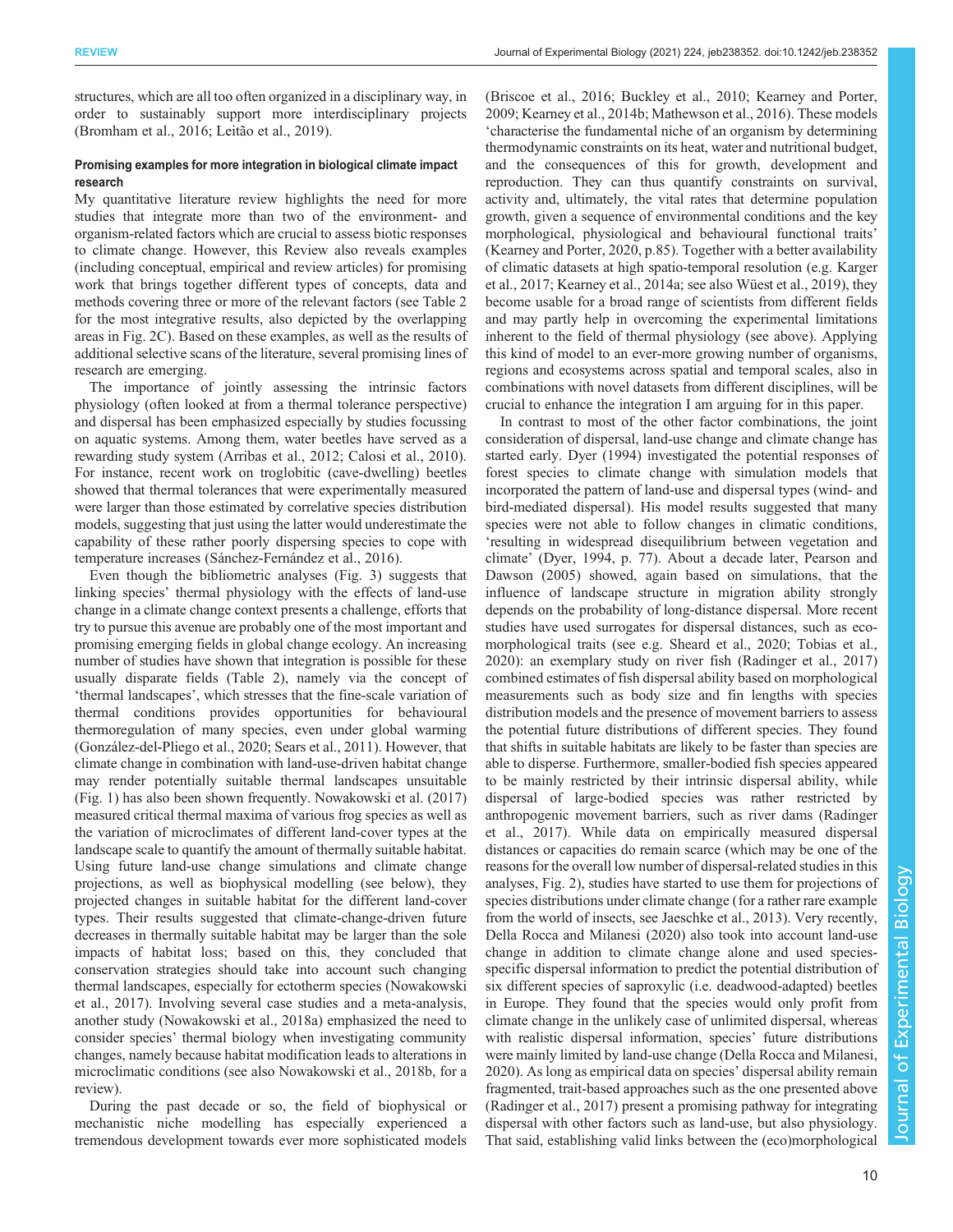<span id="page-10-0"></span>traits measured or used and the dispersal capacities (e.g. [Dawideit](#page-11-0) [et al., 2009\)](#page-11-0) is as important as it is challenging.

As a final example, the analytical framework proposed by [Methorst](#page-12-0) [et al. \(2017\)](#page-12-0) aimed to combine all four extrinsic and intrinsic factors – climate and land-use change, physiology and dispersal – and assessed their relative importance for future projections of the distribution of an endangered European songbird species. The framework is based on a species distribution model supplemented with data on the species' thermal tolerance which is then combined with empirical data on dispersal ability as well as land-use projections. While use of only climate and physiological data resulted in projected increases in the distribution of this warm-adapted species, accounting for dispersal and land-use change altered these projections strongly, turning the increase into a decrease if dispersal is assumed to be minimal. Although it is not surprising that projections become more restricted when restricted by dispersal or land-use, the results underline the importance of taking into account multiple factors for assessing climate change impacts on species ([Methorst et al., 2017\)](#page-12-0).

All these examples are by no means supposed to give a comprehensive representation of the many studies compiling at the integration frontier, striving for improved assessments of how biodiversity responds to climate change. Instead, these exemplary studies are intended to highlight what is already possible along the lines of the integration of the four factors that are the focus of this paper. That said, numerous aspects also relevant for understanding and predicting biotic responses to climate change have consciously been ignored here; among these aspects are (and I just list a very subjective selection of examples): phenology [\(Hassall et al., 2007](#page-11-0); [Thorup et al., 2007\)](#page-12-0), population dynamics and demography (Bowler et al., 2017; [Fordham et al., 2013a](#page-11-0),[b](#page-11-0)), biotic interactions ([Engelhardt](#page-11-0) [et al., 2020;](#page-11-0) [Schleuning et al., 2016](#page-12-0), [2020\)](#page-12-0) and evolutionary adaptation ([Diamond, 2018; Diniz-Filho and Bini, 2019](#page-11-0)).

To push the integration frontier even further, it may be interesting to address many research questions; here, I list a few of them, again without any ambition or claim to be comprehensive: (1) How do tradeoffs or correlations between sets of intrinsic factors, e.g. related to physiology and dispersal, but also to morphology, reproduction, or behaviour, enable or disable organisms to respond to extrinsic factors, and does this influence differ between land-use and climate change? To which extent do the relationships among intrinsic factors vary within and between species along spatial and environmental gradients? (2) How do extrinsic factors such as climate and land-use (as well as their changes) influence the evolutionary and ecological interplay of organismic traits (e.g. related to the intrinsic factors dispersal and physiology) and biotic interactions and thereby the spatio-temporal variation of species distributions, biotic community structure and biodiversity patterns at different geographical and temporal scales? (3) How do historical environmental dynamics – over shorter and longer time scales – still shape current distributions and, via the evolutionary (or phylogenetic) conservatism of intrinsic factors such as dispersal or physiological capacities, species' potential to respond to current and future climate and land-use change? (4) How is the variation of physiological traits, e.g. of thermal limits or optima reflected in biogeographical characteristics, such as mean, size and limits of geographic ranges, bioclimatic niches as inferred from correlations between distributions and ambient climate? What is the influence of spatial extent and resolution on these relationships, and how do the relationships vary between different taxonomic groups and why?

#### A concluding remark

With this paper I aim to highlight the challenges of and the opportunities for more and better integration of some of the factors

that are assumed to be crucial for a more holistic understanding of species' responses to anthropogenic environmental change. I argue that change is required in our established systems of research, education and training, of scientific exchange and of research funding, as well as in how we reward and incentivize scientific work. This change is supposed to foster ambitious, certainly risky, but often highly promising integrative research. As illustrated by several examples for studies that have taken up the challenge, integration across disciplines and scales is rewarding and, importantly, possible. Continuing along these promising lines of research and pushing the boundary of scientific integration even further may be a key contribution to tackling one of the most urgent and important scientific and planetary challenges of our times – the biodiversity crisis in an age of global change.

#### Acknowledgements

I am grateful to numerous colleagues, mentors and students for inspiring discussions and constructive exchange, all of which have in some way influenced the content of this paper; namely I would like to thank Susanne Fritz, Imran Khaliq, Alke Voskamp, Eva Katharina Engelhardt and Ana Maria Bastidas Urrutia. Special thanks to Mona Holy for support with the literature search, and to Matthias Biber, Sven Rubanschi and two anonymous reviewers whose valuable comments have significantly improved the manuscript. A big thank you goes to my family, in particular Aline and Emma Linnea, for their endless, unconditional support. I thank The Company of Biologists for the opportunity to contribute to this special issue of the Journal of Experimental Biology; thanks also to Michaela Handel for her extensive patience and friendly guidance.

#### Competing interests

The author declares no competing or financial interests.

#### Funding

This work was supported by the Bavarian State Ministry of Science and the Arts via the Bavarian Climate Research Network bayklif (project 'mintbio'), by the German Research Foundation (DFG, grant HO 3952/3-1) and the German Academic Exchange Service (DAAD) with funds from the German Federal Ministry of Foreign Affairs (project ID 57523426).

#### References

- [Abdul-Aziz, O. I., Mantua, N. J. and Myers, K. W.](https://doi.org/10.1139/f2011-079) (2011). Potential climate change [impacts on thermal habitats of Pacific salmon \(Oncorhynchus spp.\) in the North](https://doi.org/10.1139/f2011-079) [Pacific Ocean and adjacent seas.](https://doi.org/10.1139/f2011-079) Can. J. Fish. Aquat. Sci. 68, 1660-1680. doi:10. [1139/f2011-079](https://doi.org/10.1139/f2011-079)
- Årevall, J., Early, R., Estrada, A., Wennergren, U. and Eklöf, A. C. (2018). [Conditions for successful range shifts under climate change: the role of species](https://doi.org/10.1111/ddi.12793) [dispersal and landscape configuration.](https://doi.org/10.1111/ddi.12793) Divers. Distrib. 24, 1598-1611. doi:10. [1111/ddi.12793](https://doi.org/10.1111/ddi.12793)
- Aria, M. and Cuccurullo, C. [\(2017\). bibliometrix: an R-tool for comprehensive](https://doi.org/10.1016/j.joi.2017.08.007) science mapping analysis. J. Informetr. 11[, 959-975. doi:10.1016/j.joi.2017.08.007](https://doi.org/10.1016/j.joi.2017.08.007)
- Arribas, P., Velasco, J., Abellán, P., Sánchez-Fernández, D., Andújar, C., Calosi, P., Millá[n, A., Ribera, I. and Bilton, D. T.](https://doi.org/10.1111/j.1365-2699.2011.02641.x) (2012). Dispersal ability rather [than ecological tolerance drives differences in range size between lentic and lotic](https://doi.org/10.1111/j.1365-2699.2011.02641.x) [water beetles \(Coleoptera: Hydrophilidae\).](https://doi.org/10.1111/j.1365-2699.2011.02641.x) J. Biogeogr. 39, 984-994. doi:10.1111/ [j.1365-2699.2011.02641.x](https://doi.org/10.1111/j.1365-2699.2011.02641.x)
- [Bellard, C., Bertelsmeier, C., Leadley, P., Thuiller, W. and Courchamp, F.](https://doi.org/10.1111/j.1461-0248.2011.01736.x) (2012). [Impacts of climate change on the future of biodiversity.](https://doi.org/10.1111/j.1461-0248.2011.01736.x) Ecol. Lett. 15, 365-377. [doi:10.1111/j.1461-0248.2011.01736.x](https://doi.org/10.1111/j.1461-0248.2011.01736.x)
- [Berg, M. P., Kiers, E. T., Driessen, G., van der Heijden, M., Kooi, B. W., Kuenen,](https://doi.org/10.1111/j.1365-2486.2009.02014.x) [F., Liefting, M., Verhoef, H. A. and Ellers, J.](https://doi.org/10.1111/j.1365-2486.2009.02014.x) (2010). Adapt or disperse: [understanding species persistence in a changing world.](https://doi.org/10.1111/j.1365-2486.2009.02014.x) Glob. Chang. Biol. 16, [587-598. doi:10.1111/j.1365-2486.2009.02014.x](https://doi.org/10.1111/j.1365-2486.2009.02014.x)
- Bowler, D. E., Hof, C., Haase, P., Krö[ncke, I., Schweiger, O., Adrian, R., Baert,](https://doi.org/10.1038/s41559-016-0067) [L., Bauer, H.-G., Blick, T., Brooker, R. W. et al.](https://doi.org/10.1038/s41559-016-0067) (2017). Cross-realm assessment [of climate change impacts on species](https://doi.org/10.1038/s41559-016-0067)' abundance trends. Nat. Ecol. Evol. 1, 1-7. [doi:10.1038/s41559-016-0067](https://doi.org/10.1038/s41559-016-0067)
- [Boyles, J. G., Levesque, D. L., Nowack, J., Wojciechowski, M. S., Stawski, C.,](https://doi.org/10.1002/ece3.5721) Fuller, A., Smit, B., Tattersall, G. J. [\(2019\). An oversimplification of physiological](https://doi.org/10.1002/ece3.5721) [principles leads to flawed macroecological analyses.](https://doi.org/10.1002/ece3.5721) Ecol. Evol. 9, 12020-12025. [doi:10.1002/ece3.5721](https://doi.org/10.1002/ece3.5721)
- [Bradshaw, W. E. and Holzapfel, C. M.](https://doi.org/10.1126/science.1127000) (2006). Evolutionary response to rapid climate change. Science 312[, 1477-1478. doi:10.1126/science.1127000](https://doi.org/10.1126/science.1127000)
- [Briscoe, N. J., Kearney, M. R., Taylor, C. A. and Wintle, B. A.](https://doi.org/10.1111/gcb.13280) (2016). Unpacking [the mechanisms captured by a correlative species distribution model to improve](https://doi.org/10.1111/gcb.13280)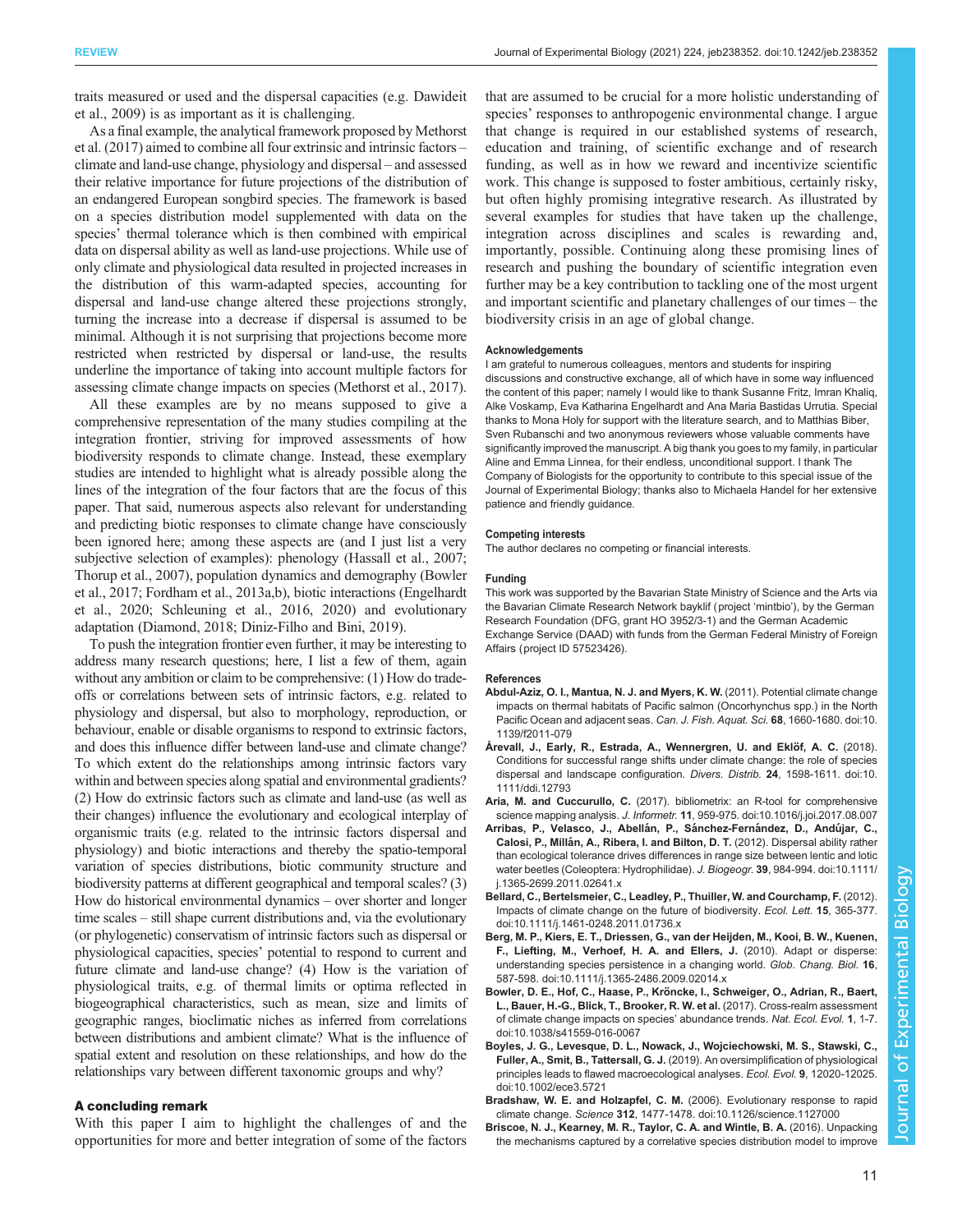<span id="page-11-0"></span>predictions of climate refugia. Glob. Chang. Biol. 22[, 2425-2439. doi:10.1111/gcb.](https://doi.org/10.1111/gcb.13280) [13280](https://doi.org/10.1111/gcb.13280)

- [Bromham, L., Dinnage, R. and Hua, X.](https://doi.org/10.1038/nature18315) (2016). Interdisciplinary research has [consistently lower funding success.](https://doi.org/10.1038/nature18315) Nature 534, 684-687. doi:10.1038/ [nature18315](https://doi.org/10.1038/nature18315)
- [Brook, B. W., Sodhi, N. S. and Bradshaw, C. J. A.](https://doi.org/10.1016/j.tree.2008.03.011) (2008). Synergies among [extinction drivers under global change.](https://doi.org/10.1016/j.tree.2008.03.011) Trends Ecol. Evol. 23, 453-460. doi:10. [1016/j.tree.2008.03.011](https://doi.org/10.1016/j.tree.2008.03.011)
- [Buckley, L. B., Urban, M. C., Angilletta, M. J., Crozier, L. G., Rissler, L. J. and](https://doi.org/10.1111/j.1461-0248.2010.01479.x) Sears, M. W. [\(2010\). Can mechanism inform species](https://doi.org/10.1111/j.1461-0248.2010.01479.x)' distribution models? Ecol. Lett. 13[, 1041-1054. doi:10.1111/j.1461-0248.2010.01479.x](https://doi.org/10.1111/j.1461-0248.2010.01479.x)
- [Buckley, L. B., Khaliq, I., Swanson, D. L. and Hof, C.](https://doi.org/10.1002/ece3.4537) (2018). Does metabolism [constrain bird and mammal ranges and predict shifts in response to climate](https://doi.org/10.1002/ece3.4537) change? Ecol. Evol. 8[, 12375-12385. doi:10.1002/ece3.4537](https://doi.org/10.1002/ece3.4537)
- [Calosi, P., Bilton, D. T., Spicer, J. I., Votier, S. C. and Atfield, A.](https://doi.org/10.1111/j.1365-2656.2009.01611.x) (2010). What determines a species' [geographical range? Thermal biology and latitudinal range](https://doi.org/10.1111/j.1365-2656.2009.01611.x) [size relationships in European diving beetles \(Coleoptera: Dytiscidae\).](https://doi.org/10.1111/j.1365-2656.2009.01611.x) J. Anim. Ecol. 79[, 194-204. doi:10.1111/j.1365-2656.2009.01611.x](https://doi.org/10.1111/j.1365-2656.2009.01611.x)
- Campbell, L. M. [\(2005\). Overcoming obstacles to interdisciplinary research.](https://doi.org/10.1111/j.1523-1739.2005.00058.x) Conserv. Biol. 19[, 574-577. doi:10.1111/j.1523-1739.2005.00058.x](https://doi.org/10.1111/j.1523-1739.2005.00058.x)
- Cascella, K., Jollivet, D., Papot, C., Lé[ger, N., Corre, E., Ravaux, J., Clark, M. S.](https://doi.org/10.1371/journal.pone.0121642) and Toullec, J.-Y. [\(2015\). Diversification, evolution and sub-functionalization of](https://doi.org/10.1371/journal.pone.0121642) [70kDa heat-shock proteins in two sister species of antarctic krill: Differences in](https://doi.org/10.1371/journal.pone.0121642) [thermal habitats, responses and implications under climate change.](https://doi.org/10.1371/journal.pone.0121642) PLoS ONE 10[, e0121642. doi:10.1371/journal.pone.0121642](https://doi.org/10.1371/journal.pone.0121642)
- Chown, S. L. and Gaston, K. J. [\(2008\). Macrophysiology for a changing world.](https://doi.org/10.1098/rspb.2008.0137) Proc. Biol. Sci. 275[, 1469-1478. doi:10.1098/rspb.2008.0137](https://doi.org/10.1098/rspb.2008.0137)
- [Chown, S. L., Hoffmann, A. A., Kristensen, T. N., Angilletta, M. J., Stenseth,](https://doi.org/10.3354/cr00879) N. C. and Pertoldi, C. [\(2010\). Adapting to climate change: a perspective from](https://doi.org/10.3354/cr00879) evolutionary physiology. Clim. Res. 43[, 3-15. doi:10.3354/cr00879](https://doi.org/10.3354/cr00879)
- [Cline, T. J., Bennington, V. and Kitchell, J. F.](https://doi.org/10.1371/journal.pone.0062279) (2013). Climate change expands the [spatial extent and duration of preferred thermal habitat for lake superior fishes.](https://doi.org/10.1371/journal.pone.0062279) PLoS ONE 8[, e62279. doi:10.1371/journal.pone.0062279](https://doi.org/10.1371/journal.pone.0062279)
- [Cooke, S. J., Sack, L., Franklin, C. E., Farrell, A. P., Beardall, J., Wikelski, M. and](https://doi.org/10.1093/conphys/cot001) Chown, S. L. [\(2013\). What is conservation physiology? Perspectives on an](https://doi.org/10.1093/conphys/cot001) [increasingly integrated and essential science.](https://doi.org/10.1093/conphys/cot001) Conserv. Physiol. 1, cot001. doi:10. [1093/conphys/cot001](https://doi.org/10.1093/conphys/cot001)
- [Coristine, L. E., Soroye, P., Soares, R. N., Robillard, C. and Kerr, J. T.](https://doi.org/10.3375/043.036.0410) (2016). [Dispersal limitation, climate change, and practical tools for butterfly conservation](https://doi.org/10.3375/043.036.0410) in intensively used landscapes. Nat. Areas J. 36[, 440-452. doi:10.3375/043.036.](https://doi.org/10.3375/043.036.0410) [0410](https://doi.org/10.3375/043.036.0410)
- [Crossman, N. D., Bryan, B. A. and Cooke, D. A.](https://doi.org/10.1016/j.ecolind.2008.10.011) (2011). An invasive plant and [climate change threat index for weed risk management: integrating habitat](https://doi.org/10.1016/j.ecolind.2008.10.011) [distribution pattern and dispersal process.](https://doi.org/10.1016/j.ecolind.2008.10.011) Ecol. Indic. 11, 183-198. doi:10.1016/j. [ecolind.2008.10.011](https://doi.org/10.1016/j.ecolind.2008.10.011)
- Dahlke, F. T., Wohlrab, S., Butzin, M. and Pörtner, H.-O. (2020). Thermal [bottlenecks in the life cycle define climate vulnerability of fish.](https://doi.org/10.1126/science.aaz3658) Science (80-.). 369, [65-70. doi:10.1126/science.aaz3658](https://doi.org/10.1126/science.aaz3658)
- Dawideit, B. A., Phillimore, A. B., Laube, I., Leisler, B. and Böhning-Gaese, K. [\(2009\). Ecomorphological predictors of natal dispersal distances in birds.](https://doi.org/10.1111/j.1365-2656.2008.01504.x) J. Anim. Ecol. 78[, 388-395. doi:10.1111/j.1365-2656.2008.01504.x](https://doi.org/10.1111/j.1365-2656.2008.01504.x)
- [Dawson, T. P., Jackson, S. T., House, J. I., Prentice, I. C. and Mace, G. M.](https://doi.org/10.1126/science.1200303) (2011). [Beyond predictions: biodiversity conservation in a changing climate.](https://doi.org/10.1126/science.1200303) Science 332, [53-58. doi:10.1126/science.1200303](https://doi.org/10.1126/science.1200303)
- Della Rocca, F. and Milanesi, P. [\(2020\). Combining climate, land use change and](https://doi.org/10.1111/jbi.13804) [dispersal to predict the distribution of endangered species with limited vagility.](https://doi.org/10.1111/jbi.13804) J. Biogeogr. 47[, 1427-1438. doi:10.1111/jbi.13804](https://doi.org/10.1111/jbi.13804)
- Diamond, S. E. [\(2018\). Contemporary climate-driven range shifts: Putting evolution](https://doi.org/10.1111/1365-2435.13095) back on the table. Funct. Ecol. 32[, 1652-1665. doi:10.1111/1365-2435.13095](https://doi.org/10.1111/1365-2435.13095)
- Diniz-Filho, J. A. F. and Bini, L. M. [\(2019\). Will life find a way out? Evolutionary](https://doi.org/10.1016/j.pecon.2019.06.001) [rescue and Darwinian adaptation to climate change.](https://doi.org/10.1016/j.pecon.2019.06.001) Perspect. Ecol. Conserv. 17, [117-121. doi:10.1016/j.pecon.2019.06.001](https://doi.org/10.1016/j.pecon.2019.06.001)
- Dyer, J. M. [\(1994\). Land use pattern, forest migration, and global warming.](https://doi.org/10.1016/0169-2046(94)90019-1) Landsc. Urban Plan. 29[, 77-83. doi:10.1016/0169-2046\(94\)90019-1](https://doi.org/10.1016/0169-2046(94)90019-1)
- Ellis-Soto, D., Blake, S., Soultan, A., Guézou, A., Cabrera, F. and Lötters, S. [\(2017\). Plant species dispersed by Galapagos tortoises surf the wave of habitat](https://doi.org/10.1371/journal.pone.0181333) [suitability under anthropogenic climate change.](https://doi.org/10.1371/journal.pone.0181333) PLoS ONE 12, e0181333. doi:10. [1371/journal.pone.0181333](https://doi.org/10.1371/journal.pone.0181333)
- [Engelhardt, E. K., Neuschulz, E. L. and Hof, C.](https://doi.org/10.1111/jbi.13699) (2020). Ignoring biotic interactions [overestimates climate change effects: The potential response of the spotted](https://doi.org/10.1111/jbi.13699) [nutcracker to changes in climate and resource plants.](https://doi.org/10.1111/jbi.13699) J. Biogeogr. 47, 143-154. [doi:10.1111/jbi.13699](https://doi.org/10.1111/jbi.13699)
- [Evans, T. G., Diamond, S. E. and Kelly, M. W.](https://doi.org/10.1093/conphys/cov056) (2015). Mechanistic species [distribution modelling as a link between physiology and conservation.](https://doi.org/10.1093/conphys/cov056) Conserv. Physiol. 3[, cov056. doi:10.1093/conphys/cov056](https://doi.org/10.1093/conphys/cov056)
- Feeley, K. J. and Rehm, E. M. (2012). Amazon'[s vulnerability to climate change](https://doi.org/10.1111/gcb.12012) [heightened by deforestation and man-made dispersal barriers.](https://doi.org/10.1111/gcb.12012) Glob. Chang. Biol. 18[, 3606-3614. doi:10.1111/gcb.12012](https://doi.org/10.1111/gcb.12012)
- [Fordham, D. A., Mellin, C., Russell, B. D., Akçakaya, R. H., Bradshaw, C. J. A.,](https://doi.org/10.1111/gcb.12289) [Aiello-Lammens, M. E., Caley, J. M., Connell, S. D., Mayfield, S., Shepherd,](https://doi.org/10.1111/gcb.12289)

S. A. et al. [\(2013a\). Population dynamics can be more important than](https://doi.org/10.1111/gcb.12289) [physiological limits for determining range shifts under climate change.](https://doi.org/10.1111/gcb.12289) Glob. Chang. Biol. 19[, 3224-3237. doi:10.1111/gcb.12289](https://doi.org/10.1111/gcb.12289)

- [Fordham, D. A., Akçakaya, H. R., Brook, B. W., Rodr](https://doi.org/10.1038/nclimate1954)íguez, A., Alves, P. C., Civantos, E., Triviño, M., Watts, M. J. and Araújo, M. B. (2013b). Adapted [conservation measures are required to save the Iberian lynx in a changing climate.](https://doi.org/10.1038/nclimate1954) Nat. Clim. Chang. 3[, 899-903. doi:10.1038/nclimate1954](https://doi.org/10.1038/nclimate1954)
- [Fristoe, T. S., Burger, J. R., Balk, M. A., Khaliq, I., Hof, C. and Brown, J. H.](https://doi.org/10.1073/pnas.1521662112) [\(2015\). Metabolic heat production and thermal conductance are mass](https://doi.org/10.1073/pnas.1521662112)[independent adaptations to thermal environment in birds and mammals.](https://doi.org/10.1073/pnas.1521662112) Proc. Natl. Acad. Sci. USA 112[, 15934-15939. doi:10.1073/pnas.1521662112](https://doi.org/10.1073/pnas.1521662112)
- Gonzá[lez-del-Pliego, P., Scheffers, B. R., Freckleton, R. P., Basham, E. W.,](https://doi.org/10.1111/1365-2656.13309) Araú[jo, M. B., Acosta-Galvis, A. R., Medina Uribe, C. A., Haugaasen, T. and](https://doi.org/10.1111/1365-2656.13309) Edwards, D. P. [\(2020\). Thermal tolerance and the importance of microhabitats for](https://doi.org/10.1111/1365-2656.13309) [Andean frogs in the context of land use and climate change.](https://doi.org/10.1111/1365-2656.13309) J. Anim. Ecol. 89, [2451-2460. doi:10.1111/1365-2656.13309](https://doi.org/10.1111/1365-2656.13309)
- [Hassall, C., Thompson, D. J., French, G. C. and Harvey, I. F.](https://doi.org/10.1111/j.1365-2486.2007.01318.x) (2007). Historical [changes in the phenology of British Odonata are related to climate.](https://doi.org/10.1111/j.1365-2486.2007.01318.x) Glob. Chang. Biol. 13[, 933-941. doi:10.1111/j.1365-2486.2007.01318.x](https://doi.org/10.1111/j.1365-2486.2007.01318.x)
- Hof, C., Levinsky, I., Araújo, M. B. and Rahbek, C. [\(2011a\). Rethinking species](https://doi.org/10.1111/j.1365-2486.2011.02418.x)' [ability to cope with rapid climate change.](https://doi.org/10.1111/j.1365-2486.2011.02418.x) Glob. Chang. Biol. 17, 2987-2990. [doi:10.1111/j.1365-2486.2011.02418.x](https://doi.org/10.1111/j.1365-2486.2011.02418.x)
- Hof, C., Araú[jo, M. B., Jetz, W. and Rahbek, C.](https://doi.org/10.1038/nature10650) (2011b). Additive threats from [pathogens, climate and land-use change for global amphibian diversity.](https://doi.org/10.1038/nature10650) Nature 480[, 516-519. doi:10.1038/nature10650](https://doi.org/10.1038/nature10650)
- Hof, C., Brä[ndle, M., Dehling, D. M., Mungu](https://doi.org/10.1098/rsbl.2012.0023)ía, M., Brandl, R., Araújo, M. B. and Rahbek, C. [\(2012\). Habitat stability affects dispersal and the ability to track](https://doi.org/10.1098/rsbl.2012.0023) climate change. Biol. Lett. 8[, 639-643. doi:10.1098/rsbl.2012.0023](https://doi.org/10.1098/rsbl.2012.0023)
- Hof, C., Fritz, S. A., Prinzinger, R., Pfenninger, M., Böhning-Gaese, K. and Khaliq, I. [\(2017a\). Phylogenetic signals in thermal traits remain stronger in the](https://doi.org/10.1111/jbi.13068) [tropics if we can believe published physiological data. A reply to McKechnie et al.,](https://doi.org/10.1111/jbi.13068) "[Data quality problems undermine analyses of endotherm upper critical](https://doi.org/10.1111/jbi.13068) temperatures". J. Biogeogr. 44[, 2427-2431. doi:10.1111/jbi.13068](https://doi.org/10.1111/jbi.13068)
- Hof, C., Khaliq, I., Prinzinger, R., Böhning-Gaese, K. and Pfenninger, M. [\(2017b\). Global patterns of thermal tolerances and vulnerability of endotherms to](https://doi.org/10.1098/rspb.2017.0232) [climate change remain robust irrespective of varying data suitability criteria.](https://doi.org/10.1098/rspb.2017.0232) Proc. R. Soc. B Biol. Sci. 284[, 13294-13299. doi:10.1098/rspb.2017.0232](https://doi.org/10.1098/rspb.2017.0232)
- Hof, C., Voskamp, A., Biber, M. F., Böhning-Gaese, K., Engelhardt, E. K., [Niamir, A., Willis, S. G. and Hickler, T.](https://doi.org/10.1073/pnas.1807745115) (2018). Bioenergy cropland expansion [may offset positive effects of climate change mitigation for global vertebrate](https://doi.org/10.1073/pnas.1807745115) diversity. Proc. Natl. Acad. Sci. USA 115[, 13294-13299. doi:10.1073/pnas.](https://doi.org/10.1073/pnas.1807745115) [1807745115](https://doi.org/10.1073/pnas.1807745115)
- Holt, R. D. [\(1990\). The microevolutionary consequences of climate change.](https://doi.org/10.1016/0169-5347(90)90088-U) Trends Ecol. Evol. 5[, 311-315. doi:10.1016/0169-5347\(90\)90088-U](https://doi.org/10.1016/0169-5347(90)90088-U)
- [Horak, J., Hui, C., Roura-Pascual, N. and Romportl, D.](https://doi.org/10.1007/s00114-013-1029-2) (2013). Changing roles of [propagule, climate, and land use during extralimital colonization of a rose chafer](https://doi.org/10.1007/s00114-013-1029-2) beetle. Naturwissenschaften 100[, 327-336. doi:10.1007/s00114-013-1029-2](https://doi.org/10.1007/s00114-013-1029-2)
- [Huey, R. B., Kearney, M. R., Krockenberger, A., Holtum, J. A. M., Jess, M. and](https://doi.org/10.1098/rstb.2012.0005) Williams, S. E. [\(2012\). Predicting organismal vulnerability to climate warming:](https://doi.org/10.1098/rstb.2012.0005) [roles of behaviour, physiology and adaptation.](https://doi.org/10.1098/rstb.2012.0005) Philos. Trans. R Soc. B Biol. Sci. 367[, 1665-1679. doi:10.1098/rstb.2012.0005](https://doi.org/10.1098/rstb.2012.0005)
- [Imbach, P. A., Locatelli, B., Molina, L. G., Ciais, P. and Leadley, P. W.](https://doi.org/10.1002/ece3.672) (2013). [Climate change and plant dispersal along corridors in fragmented landscapes of](https://doi.org/10.1002/ece3.672) Mesoamerica. Ecol. Evol. 3[, 2917-2932. doi:10.1002/ece3.672](https://doi.org/10.1002/ece3.672)
- IPBES. (2019). Summary for policymakers of the global assessment report on biodiversity and ecosystem services of the Intergovernmental Science-Policy Platform on Biodiversity and Ecosystem Services. (ed. S. Díaz, J. Settele, E. S. Brondizio, H. T. Ngo, M. Guèze, J. Agard, A. Arneth, P. Balvanera, K. A. Brauman and S. H. M. Butchart et al.). Bonn, Germany: IPBES Secretariat.
- [Isaak, D. J., Luce, C. H., Rieman, B. E., Nagel, D. E., Peterson, E. E., Horan, D. L.,](https://doi.org/10.1890/09-0822.1) Parkes, S. and Chandler, G. L. [\(2010\). Effects of climate change and wildfire on](https://doi.org/10.1890/09-0822.1) [stream temperatures and salmonid thermal habitat in a mountain river network.](https://doi.org/10.1890/09-0822.1) Ecol. Appl. 20[, 1350-1371. doi:10.1890/09-0822.1](https://doi.org/10.1890/09-0822.1)
- [Iverson, L. R., Schwartz, M. W. and Prasad, A. M.](https://doi.org/10.1007/s10980-005-3990-5) (2004). Potential colonization of [newly available tree-species habitat under climate change: an analysis for five](https://doi.org/10.1007/s10980-005-3990-5) eastern US species. Landsc. Ecol. 19[, 787-799. doi:10.1007/s10980-005-3990-5](https://doi.org/10.1007/s10980-005-3990-5)
- [Iverson, L. R., Prasad, A. M., Matthews, S. N. and Peters, M. P.](https://doi.org/10.1007/s10021-011-9456-4) (2011). Lessons [learned while integrating habitat, dispersal, disturbance, and life-history traits into](https://doi.org/10.1007/s10021-011-9456-4) [species habitat models under climate change.](https://doi.org/10.1007/s10021-011-9456-4) Ecosystems 14, 1005-1020. [doi:10.1007/s10021-011-9456-4](https://doi.org/10.1007/s10021-011-9456-4)
- [Jaeschke, A., Bittner, T., Reineking, B. and Beierkuhnlein, C.](https://doi.org/10.1111/j.1752-4598.2012.00194.x) (2013). Can they [keep up with climate change? - Integrating specific dispersal abilities of protected](https://doi.org/10.1111/j.1752-4598.2012.00194.x) [Odonata in species distribution modelling.](https://doi.org/10.1111/j.1752-4598.2012.00194.x) Insect Conserv. Divers. 6, 93-103. [doi:10.1111/j.1752-4598.2012.00194.x](https://doi.org/10.1111/j.1752-4598.2012.00194.x)
- Karger, D. N., Conrad, O., Bö[hner, J., Kawohl, T., Kreft, H., Soria-Auza, R. W.,](https://doi.org/10.1038/sdata.2017.122) [Zimmermann, N. E., Linder, H. P. and Kessler, M.](https://doi.org/10.1038/sdata.2017.122) (2017). Climatologies at high [resolution for the earth](https://doi.org/10.1038/sdata.2017.122)'s land surface areas. Sci. Data 4, 170122. doi:10.1038/ [sdata.2017.122](https://doi.org/10.1038/sdata.2017.122)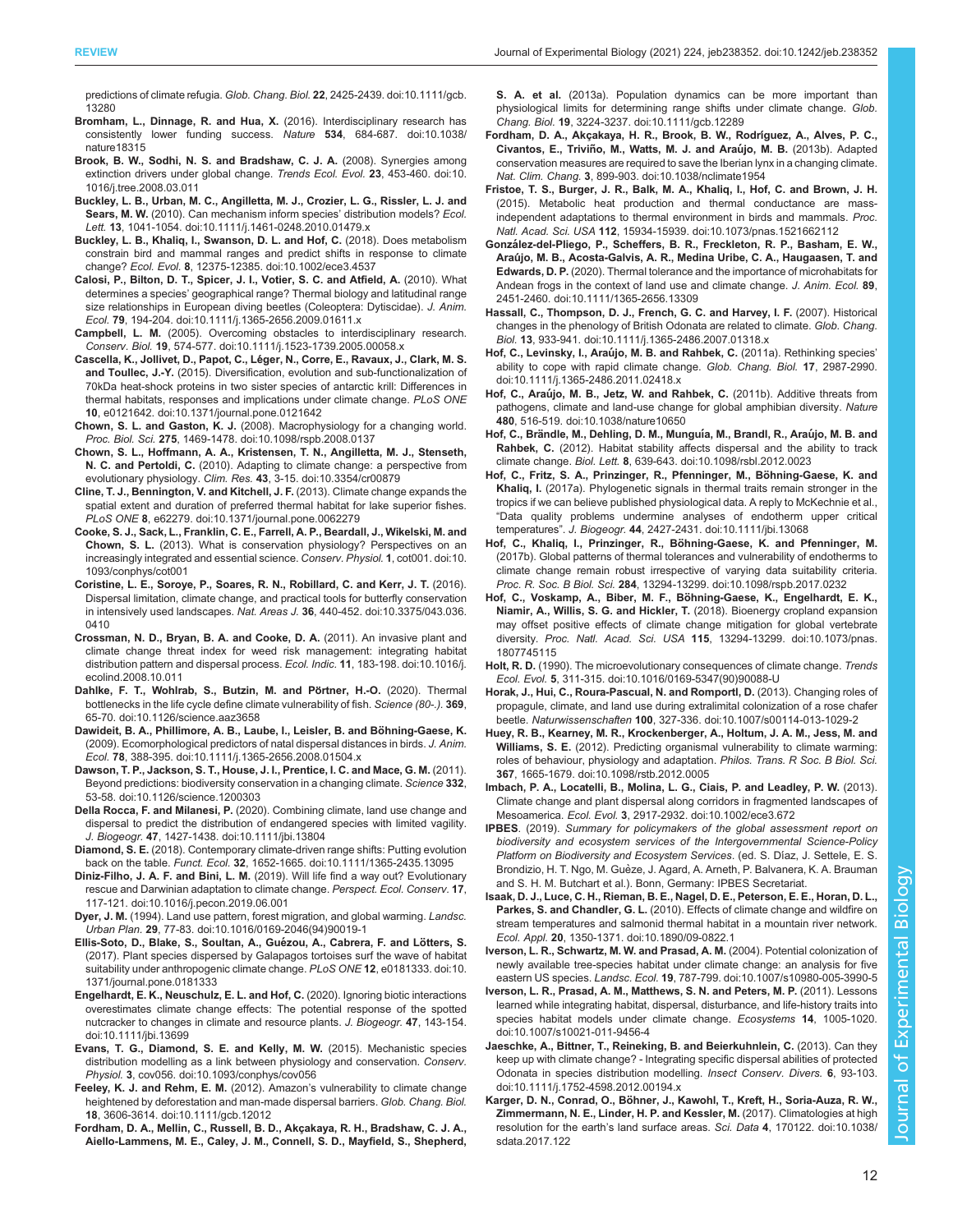- <span id="page-12-0"></span>Kearney, M. and Porter, W. [\(2009\). Mechanistic niche modelling: combining](https://doi.org/10.1111/j.1461-0248.2008.01277.x) [physiological and spatial data to predict species](https://doi.org/10.1111/j.1461-0248.2008.01277.x)' ranges. Ecol. Lett. 12, 334-350. [doi:10.1111/j.1461-0248.2008.01277.x](https://doi.org/10.1111/j.1461-0248.2008.01277.x)
- [Kearney, M. R. and Porter, W. P.](https://doi.org/10.1111/ecog.04680) (2020). NicheMapR an R package for [biophysical modelling: the ectotherm and Dynamic Energy Budget models.](https://doi.org/10.1111/ecog.04680) Ecography 43[, 85-96. doi:10.1111/ecog.04680](https://doi.org/10.1111/ecog.04680)
- [Kearney, M. R., Isaac, A. P. and Porter, W. P.](https://doi.org/10.1038/sdata.2014.6) (2014a). microclim: global estimates [of hourly microclimate based on long-term monthly climate averages.](https://doi.org/10.1038/sdata.2014.6) Sci. Data 1, [140006. doi:10.1038/sdata.2014.6](https://doi.org/10.1038/sdata.2014.6)
- [Kearney, M. R., Shamakhy, A., Tingley, R., Karoly, D. J., Hoffmann, A. A.,](https://doi.org/10.1111/2041-210X.12148) Briggs, P. R. and Porter, W. P. [\(2014b\). Microclimate modelling at macro scales:](https://doi.org/10.1111/2041-210X.12148) [a test of a general microclimate model integrated with gridded continental-scale](https://doi.org/10.1111/2041-210X.12148) soil and weather data. Methods Ecol. Evol. 5[, 273-286. doi:10.1111/2041-210X.](https://doi.org/10.1111/2041-210X.12148) [12148](https://doi.org/10.1111/2041-210X.12148)
- Khaliq, I., Hof, C., Prinzinger, R., Bohning-Gaese, K., Pfenninger, M., Böhning-Gaese, K. and Pfenninger, M. [\(2014\). Global variation in thermal tolerances and](https://doi.org/10.1098/rspb.2014.1097) [vulnerability of endotherms to climate change.](https://doi.org/10.1098/rspb.2014.1097) Proc. R. Soc. B Biol. Sci. 281, [20141097. doi:10.1098/rspb.2014.1097](https://doi.org/10.1098/rspb.2014.1097)
- Khaliq, I., Fritz, S. A., Prinzinger, R., Pfenninger, M., Böhning-Gaese, K. and Hof, C. [\(2015\). Global variation in thermal physiology of birds and mammals:](https://doi.org/10.1111/jbi.12573) [evidence for phylogenetic niche conservatism only in the tropics.](https://doi.org/10.1111/jbi.12573) J. Biogeogr. 42, [2187-2196. doi:10.1111/jbi.12573](https://doi.org/10.1111/jbi.12573)
- [Lavergne, S., Mouquet, N., Thuiller, W. and Ronce, O.](https://doi.org/10.1146/annurev-ecolsys-102209-144628) (2010). Biodiversity and [climate change: integrating evolutionary and ecological responses of species and](https://doi.org/10.1146/annurev-ecolsys-102209-144628) communities. Annu. Rev. Ecol. Evol. Syst. 41[, 321-350. doi:10.1146/annurev](https://doi.org/10.1146/annurev-ecolsys-102209-144628)[ecolsys-102209-144628](https://doi.org/10.1146/annurev-ecolsys-102209-144628)
- Leclère, D., Obersteiner, M., Barrett, M., Butchart, S. H. M., Chaudhary, A., De Palma, A., DeClerck, F. A. J., Di Marco, M., Doelman, J. C., Dürauer, M. et al. (2020). Bending the curve of terrestrial biodiversity needs an integrated strategy. Nature 585, 551-556.
- Leitão, P. J., Andrew, C. J., Engelhardt, E. K., Graham, C. H., Martinez-Almoyna, ̃ C., Mimet, A., Pinkert, S., Schrö[der, B., Voskamp, A., Hof, C. et al.](https://doi.org/10.1111/jbi.13751) (2019). [Macroecology as a hub between research disciplines: Opportunities, challenges](https://doi.org/10.1111/jbi.13751) and possible ways forward. J. Biogeogr. 47[, 13-15. doi:10.1111/jbi.13751](https://doi.org/10.1111/jbi.13751)
- [Mantyka-Pringle, C. S., Martin, T. G. and Rhodes, J. R.](https://doi.org/10.1111/j.1365-2486.2011.02593.x) (2012). Interactions [between climate and habitat loss effects on biodiversity: a systematic review and](https://doi.org/10.1111/j.1365-2486.2011.02593.x) meta-analysis. Glob. Chang. Biol. 18[, 1239-1252. doi:10.1111/j.1365-2486.2011.](https://doi.org/10.1111/j.1365-2486.2011.02593.x) [02593.x](https://doi.org/10.1111/j.1365-2486.2011.02593.x)
- [Mathewson, P. D., Moyer-Horner, L., Beever, E. A., Briscoe, N. J., Kearney, M.,](https://doi.org/10.1111/gcb.13454) Yahn, J. M. and Porter, W. P. [\(2016\). Mechanistic variables can enhance](https://doi.org/10.1111/gcb.13454) [predictive models of endotherm distributions: the American pika under current,](https://doi.org/10.1111/gcb.13454) past, and future climates. Glob. Chang. Biol. 23[, 1048-1064. doi:10.1111/gcb.](https://doi.org/10.1111/gcb.13454) [13454](https://doi.org/10.1111/gcb.13454)
- McKechnie, A. E. and Wolf, B. O. [\(2004\). The allometry of avian basal metabolic](https://doi.org/10.1086/383511) [rate: good predictions need good data.](https://doi.org/10.1086/383511) Physiol. Biochem. Zool. 77, 502-521. [doi:10.1086/383511](https://doi.org/10.1086/383511)
- [McKechnie, A. E., Coe, B. H., Gerson, A. R. and Wolf, B. O.](https://doi.org/10.1111/jbi.12941) (2017). Data quality [problems undermine analyses of endotherm upper critical temperatures.](https://doi.org/10.1111/jbi.12941) J. Biogeogr. 44[, 2424-2426. doi:10.1111/jbi.12941](https://doi.org/10.1111/jbi.12941)
- McNab, B. K. [\(2009\). Ecological factors affect the level and scaling of avian BMR.](https://doi.org/10.1016/j.cbpa.2008.08.021) [Comp. Biochem. Physiol. A. Mol. Integr. Physiol.](https://doi.org/10.1016/j.cbpa.2008.08.021) 152, 22-45. doi:10.1016/j.cbpa. [2008.08.021](https://doi.org/10.1016/j.cbpa.2008.08.021)
- Methorst, J., Bö[hning-Gaese, K., Khaliq, I. and Hof, C.](https://doi.org/10.1111/jav.01299) (2017). A framework [integrating physiology, dispersal and land-use to project species ranges under](https://doi.org/10.1111/jav.01299) climate change. J. Avian Biol. 48[, 1532-1548. doi:10.1111/jav.01299](https://doi.org/10.1111/jav.01299)
- [Mitchell, D., Snelling, E. P., Hetem, R. S., Maloney, S. K., Strauss, W. M. and](https://doi.org/10.1111/1365-2656.12818) Fuller, A. [\(2018\). Revisiting concepts of thermal physiology: predicting responses](https://doi.org/10.1111/1365-2656.12818) [of mammals to climate change.](https://doi.org/10.1111/1365-2656.12818) J. Anim. Ecol. 87, 956-973. doi:10.1111/1365- [2656.12818](https://doi.org/10.1111/1365-2656.12818)
- Nakano, S., Kitano, F. and Maekawa, K. [\(1996\). Potential fragmentation and loss of](https://doi.org/10.1046/j.1365-2427.1996.d01-516.x) [thermal habitats for charrs in the Japanese archipelago due to climatic warming.](https://doi.org/10.1046/j.1365-2427.1996.d01-516.x) Freshw. Biol. 36[, 711-722. doi:10.1046/j.1365-2427.1996.d01-516.x](https://doi.org/10.1046/j.1365-2427.1996.d01-516.x)
- [Nowakowski, A. J., Watling, J. I., Whitfield, S. M., Todd, B. D., Kurz, D. J. and](https://doi.org/10.1111/cobi.12769) Donnelly, M. A. [\(2017\). Tropical amphibians in shifting thermal landscapes under](https://doi.org/10.1111/cobi.12769) land-use and climate change. Conserv. Biol. 31[, 96-105. doi:10.1111/cobi.12769](https://doi.org/10.1111/cobi.12769)
- [Nowakowski, A. J., Watling, J. I., Thompson, M. E., Brusch, G. A., Catenazzi, A.,](https://doi.org/10.1111/ele.12901) Whitfield, S. M., Kurz, D. J., Suárez-Mayorga, Á., Aponte-Gutiérrez, A., Donnelly, M. A. et al. [\(2018a\). Thermal biology mediates responses of](https://doi.org/10.1111/ele.12901) [amphibians and reptiles to habitat modification.](https://doi.org/10.1111/ele.12901) Ecol. Lett. 21, 345-355. doi:10. [1111/ele.12901](https://doi.org/10.1111/ele.12901)
- [Nowakowski, A. J., Frishkoff, L. O., Agha, M., Todd, B. D. and Scheffers, B. R.](https://doi.org/10.1007/s40823-018-0034-8) [\(2018b\). Changing thermal landscapes: merging climate science and landscape](https://doi.org/10.1007/s40823-018-0034-8) [ecology through thermal biology.](https://doi.org/10.1007/s40823-018-0034-8) Curr. Landsc. Ecol. Rep. 3, 57-72. doi:10.1007/ [s40823-018-0034-8](https://doi.org/10.1007/s40823-018-0034-8)
- Núñez-Riboni, I., Taylor, M. H., Kempf, A., Püts, M., Mathis, M. and Ojaveer, H. [\(2019\). Spatially resolved past and projected changes of the suitable thermal](https://doi.org/10.1093/icesjms/fsz132) [habitat of North Sea cod \(Gadus morhua\) under climate change.](https://doi.org/10.1093/icesjms/fsz132) ICES J. Mar. Sci. 76[, 2389-2403. doi:10.1093/icesjms/fsz132](https://doi.org/10.1093/icesjms/fsz132)
- [Ofori, B. Y., Stow, A. J., Baumgartner, J. B. and Beaumont, L. J.](https://doi.org/10.1371/journal.pone.0184193) (2017). [Combining dispersal, landscape connectivity and habitat suitability to assess](https://doi.org/10.1371/journal.pone.0184193)

[climate-induced changes in the distribution of Cunningham](https://doi.org/10.1371/journal.pone.0184193)'s skink, Egernia cunninghami. PLoS ONE 12[, e0184193. doi:10.1371/journal.pone.0184193](https://doi.org/10.1371/journal.pone.0184193)

- Opdam, P. and Wascher, D. [\(2004\). Climate change meets habitat fragmentation:](https://doi.org/10.1016/j.biocon.2003.12.008) [linking landscape and biogeographical scale levels in research and conservation.](https://doi.org/10.1016/j.biocon.2003.12.008) Biol. Conserv. 117[, 285-297. doi:10.1016/j.biocon.2003.12.008](https://doi.org/10.1016/j.biocon.2003.12.008)
- [Orr, J. A., Vinebrooke, R. D., Jackson, M. C., Kroeker, K. J., Kordas, R. L.,](https://doi.org/10.1098/rspb.2020.0421) [Mantyka-Pringle, C., van den Brink, P. J., de Laender, F., Stoks, R.,](https://doi.org/10.1098/rspb.2020.0421) Holmstrup, M. et al. [\(2020\). Towards a unified study of multiple stressors:](https://doi.org/10.1098/rspb.2020.0421) [divisions and common goals across research disciplines.](https://doi.org/10.1098/rspb.2020.0421) Proc. R Soc. B Biol. Sci. 287[, 20200421. doi:10.1098/rspb.2020.0421](https://doi.org/10.1098/rspb.2020.0421)
- Pearson, R. G. and Dawson, T. P. [\(2005\). Long-distance plant dispersal and habitat](https://doi.org/10.1016/j.biocon.2004.12.006) [fragmentation: Identifying conservation targets for spatial landscape planning](https://doi.org/10.1016/j.biocon.2004.12.006) under climate change. Biol. Conserv. 123[, 389-401. doi:10.1016/j.biocon.2004.](https://doi.org/10.1016/j.biocon.2004.12.006) [12.006](https://doi.org/10.1016/j.biocon.2004.12.006)
- Pörtner, H. [\(2001\). Climate change and temperature-dependent biogeography:](https://doi.org/10.1007/s001140100216) [oxygen limitation of thermal tolerance in animals.](https://doi.org/10.1007/s001140100216) Naturwissenschaften 88, [137-146. doi:10.1007/s001140100216](https://doi.org/10.1007/s001140100216)
- Pörtner, H. O. [\(2002\). Climate variations and the physiological basis of temperature](https://doi.org/10.1016/S1095-6433(02)00045-4) [dependent biogeography: systemic to molecular hierarchy of thermal tolerance in](https://doi.org/10.1016/S1095-6433(02)00045-4) animals. [Comp. Biochem. Physiol. A. Mol. Integr. Physiol.](https://doi.org/10.1016/S1095-6433(02)00045-4) 132, 739-761. doi:10. [1016/S1095-6433\(02\)00045-4](https://doi.org/10.1016/S1095-6433(02)00045-4)
- Pörtner, H. O. and Farrell, A. [\(2008\). Physiology and climate change.](https://doi.org/10.1126/science.1163156) Science 322, [690-692. doi:10.1126/science.1163156](https://doi.org/10.1126/science.1163156)
- [Prasad, A. M., Iverson, L. R., Matthews, S. N. and Peters, M. P.](https://doi.org/10.1007/s10980-016-0369-7) (2016). A [multistage decision support framework to guide tree species management under](https://doi.org/10.1007/s10980-016-0369-7) [climate change via habitat suitability and colonization models, and a knowledge](https://doi.org/10.1007/s10980-016-0369-7)based scoring system. Landsc. Ecol. 31[, 2187-2204. doi:10.1007/s10980-016-](https://doi.org/10.1007/s10980-016-0369-7) [0369-7](https://doi.org/10.1007/s10980-016-0369-7)
- [Principe, S. C., Augusto, A. and Costa, T. M.](https://doi.org/10.1016/j.jtherbio.2018.02.004) (2018). Differential effects of water [loss and temperature increase on the physiology of fiddler crabs from distinct](https://doi.org/10.1016/j.jtherbio.2018.02.004) habitats. J. Therm. Biol. 73[, 14-23. doi:10.1016/j.jtherbio.2018.02.004](https://doi.org/10.1016/j.jtherbio.2018.02.004)
- Radinger, J., Essl, F., Hölker, F., Horký, P., Slavík, O. and Wolter, C. (2017). The [future distribution of river fish: The complex interplay of climate and land use](https://doi.org/10.1111/gcb.13760) [changes, species dispersal and movement barriers.](https://doi.org/10.1111/gcb.13760) Glob. Chang. Biol. 23, [4970-4986. doi:10.1111/gcb.13760](https://doi.org/10.1111/gcb.13760)
- Sánchez-Ferná[ndez, D., Rizzo, V., Cieslak, A., Faille, A., Fresneda, J. and](https://doi.org/10.1038/srep23381) Ribera, I. [\(2016\). Thermal niche estimators and the capability of poor dispersal](https://doi.org/10.1038/srep23381) [species to cope with climate change.](https://doi.org/10.1038/srep23381) Sci. Rep. 6, 23381. doi:10.1038/srep23381
- Schleuning, M., Frü[nd, J., Schweiger, O., Welk, E., Albrecht, J., Albrecht, M.,](https://doi.org/10.1038/ncomms13965) Beil, M., Benadi, G., Blü[thgen, N., Bruelheide, H. et al.](https://doi.org/10.1038/ncomms13965) (2016). Ecological [networks are more sensitive to plant than to animal extinction under climate](https://doi.org/10.1038/ncomms13965) change. Nat. Commun. 7[, 13965. doi:10.1038/ncomms13965](https://doi.org/10.1038/ncomms13965)
- [Schleuning, M., Neuschulz, E. L., Albrecht, J., Bender, I. M. A., Bowler, D. E.,](https://doi.org/10.1016/j.tree.2019.12.010) [Dehling, D. M., Fritz, S. A., Hof, C., Mueller, T., Nowak, L. et al.](https://doi.org/10.1016/j.tree.2019.12.010) (2020). Trait[based assessments of climate-change impacts on interacting species.](https://doi.org/10.1016/j.tree.2019.12.010) Trends Ecol. Evol. 35[, 319-328. doi:10.1016/j.tree.2019.12.010](https://doi.org/10.1016/j.tree.2019.12.010)
- [Sears, M. W., Raskin, E. and Angilletta, M. J.](https://doi.org/10.1093/icb/icr111) (2011). The world is not flat: defining [relevant thermal landscapes in the context of climate change.](https://doi.org/10.1093/icb/icr111) Integr. Comp. Biol. 51[, 666-675. doi:10.1093/icb/icr111](https://doi.org/10.1093/icb/icr111)
- [Sedighkia, M., Abdoli, A., Ayyoubzadeh, S. A. and Ahmadi, A.](https://doi.org/10.1016/j.ecohyd.2018.06.007) (2019). Modelling [of thermal habitat loss of brown trout \(Salmo trutta\) due to the impact of climate](https://doi.org/10.1016/j.ecohyd.2018.06.007) warming. Ecohydrol. Hydrobiol. 19[, 167-177. doi:10.1016/j.ecohyd.2018.06.007](https://doi.org/10.1016/j.ecohyd.2018.06.007)
- [Seebacher, F., White, C. R. and Franklin, C. E.](https://doi.org/10.1038/nclimate2457) (2015). Physiological plasticity [increases resilience of ectothermic animals to climate change.](https://doi.org/10.1038/nclimate2457) Nat. Clim. Chang. 5[, 61-66. doi:10.1038/nclimate2457](https://doi.org/10.1038/nclimate2457)
- [Shackell, N. L., Ricard, D. and Stortini, C.](https://doi.org/10.1371/journal.pone.0090662) (2014). Thermal habitat index of many [Northwest Atlantic temperate species stays neutral under warming projected for](https://doi.org/10.1371/journal.pone.0090662) [2030 but changes radically by 2060.](https://doi.org/10.1371/journal.pone.0090662) PLoS ONE 9, e90662. doi:10.1371/journal. [pone.0090662](https://doi.org/10.1371/journal.pone.0090662)
- [Sheard, C., Neate-Clegg, M. H. C., Alioravainen, N., Jones, S. E. I., Vincent, C.,](https://doi.org/10.1038/s41467-020-16313-6) [MacGregor, H. E. A., Bregman, T. P., Claramunt, S. and Tobias, J. A.](https://doi.org/10.1038/s41467-020-16313-6) (2020). [Ecological drivers of global gradients in avian dispersal inferred from wing](https://doi.org/10.1038/s41467-020-16313-6) morphology. Nat. Commun. 11[, 2463. doi:10.1038/s41467-020-16313-6](https://doi.org/10.1038/s41467-020-16313-6)
- [Snyder, C. D., Hitt, N. P. and Young, J. A.](https://doi.org/10.1890/14-1354.1) (2015). Accounting for groundwater in [stream fish thermal habitat responses to climate change.](https://doi.org/10.1890/14-1354.1) Ecol. Appl. 25, [1397-1419. doi:10.1890/14-1354.1](https://doi.org/10.1890/14-1354.1)
- Soberón, J. [\(2007\). Grinnellian and Eltonian niches and geographic distributions of](https://doi.org/10.1111/j.1461-0248.2007.01107.x) species. Ecol. Lett. 10[, 1115-1123. doi:10.1111/j.1461-0248.2007.01107.x](https://doi.org/10.1111/j.1461-0248.2007.01107.x)
- Somero, G. N. [\(2010\). The physiology of climate change: how potentials for](https://doi.org/10.1242/jeb.037473) [acclimatization and genetic adaptation will determine](https://doi.org/10.1242/jeb.037473) "winners" and "losers." J. Exp. Biol. 213[, 912-920. doi:10.1242/jeb.037473](https://doi.org/10.1242/jeb.037473)
- Thomas, C. D. [\(2000\). Dispersal and extinction in fragmented landscapes.](https://doi.org/10.1098/rspb.2000.0978) Proc. R. Soc. B Biol. Sci. 267[, 139-145. doi:10.1098/rspb.2000.0978](https://doi.org/10.1098/rspb.2000.0978)
- [Thorup, K., Tøttrup, A. P. and Rahbek, C.](https://doi.org/10.1007/s00442-006-0608-8) (2007). Patterns of phenological changes in migratory birds. Oecologia 151[, 697-703. doi:10.1007/s00442-006-](https://doi.org/10.1007/s00442-006-0608-8) [0608-8](https://doi.org/10.1007/s00442-006-0608-8)
- [Titeux, N., Henle, K., Mihoub, J.-B., Regos, A., Geijzendorffer, I. R., Cramer, W.,](https://doi.org/10.1111/gcb.13272) Verburg, P. H. and Brotons, L. [\(2016\). Biodiversity scenarios neglect future land](https://doi.org/10.1111/gcb.13272)use changes. Glob. Chang. Biol. 22[, 2505-2515. doi:10.1111/gcb.13272](https://doi.org/10.1111/gcb.13272)